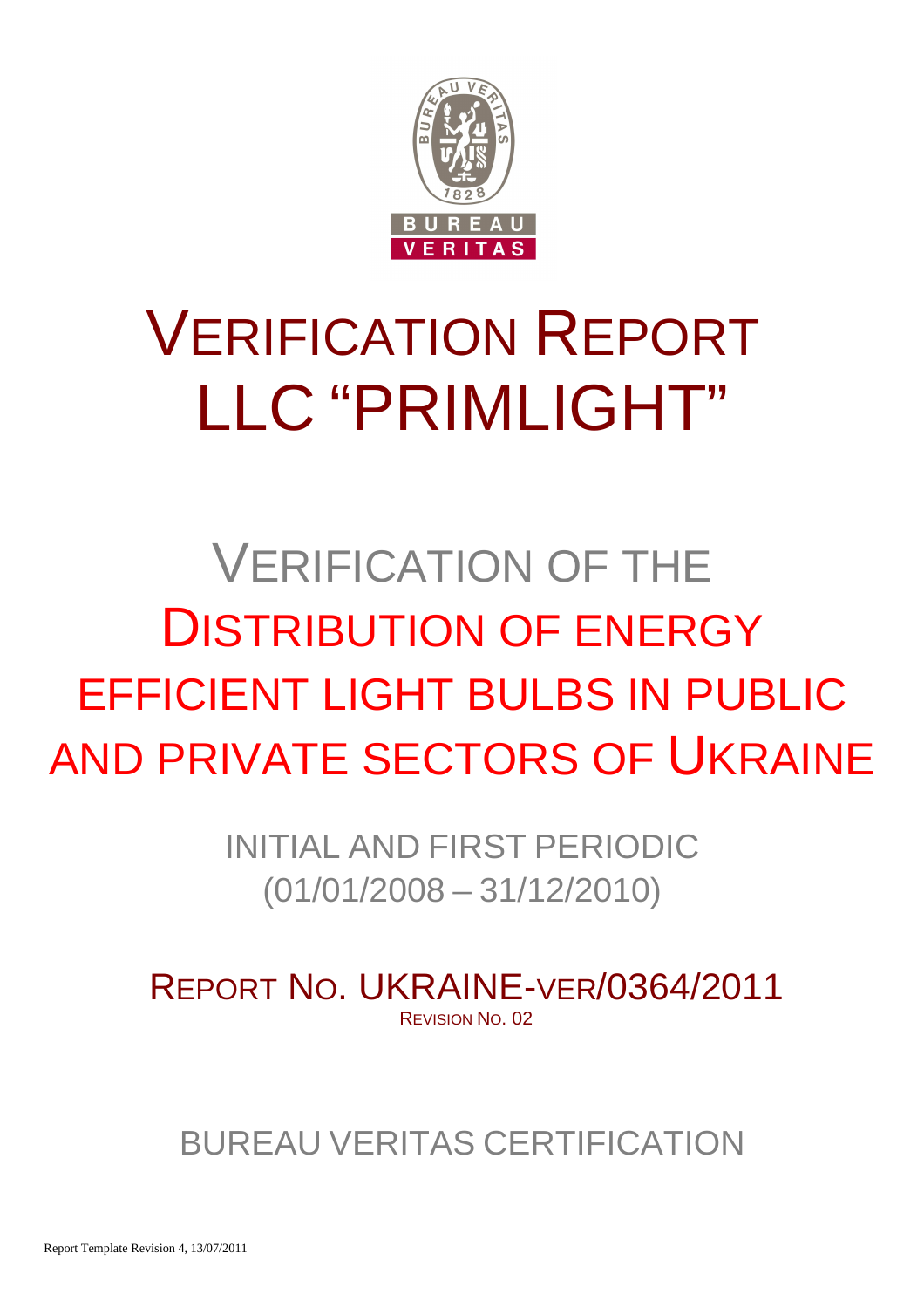

#### VERIFICATION REPORT

| Date of first issue:<br>23/09/2011                                                                                                                                                                                                                                                                                                                                                                                                                                                                                                                                                                                                                                       | Organizational unit:<br><b>Holding SAS</b> | <b>Bureau Veritas Certification</b>                                                      |  |
|--------------------------------------------------------------------------------------------------------------------------------------------------------------------------------------------------------------------------------------------------------------------------------------------------------------------------------------------------------------------------------------------------------------------------------------------------------------------------------------------------------------------------------------------------------------------------------------------------------------------------------------------------------------------------|--------------------------------------------|------------------------------------------------------------------------------------------|--|
| Client:<br>LLC "PRIMLIGHT"                                                                                                                                                                                                                                                                                                                                                                                                                                                                                                                                                                                                                                               | Client ref.:<br>Mykola Tonkovyd            |                                                                                          |  |
| Summary:<br>Bureau Veritas Certification has made the initial and 1 <sup>st</sup> periodic verification of the "Distribution of energy<br>efficient light bulbs in public and private sectors of Ukraine", JI 0254, project of LLC "PRIMLIGHT" located in all<br>regions of Ukraine, and applying JI specific approach, on the basis of UNFCCC criteria for the JI, as well as<br>criteria given to provide for consistent project operations, monitoring and reporting. UNFCCC criteria refer to<br>Article 6 of the Kyoto Protocol, the JI rules and modalities and the subsequent decisions by the JI Supervisory<br>Committee, as well as the host country criteria. |                                            |                                                                                          |  |
| The verification scope is defined as a periodic independent review and ex post determination by the Accredited<br>Entity of the monitored reductions in GHG emissions during defined verification period, and consisted of the<br>following three phases: i) desk review of the project design and the baseline and monitoring plan; ii) follow-up<br>interviews with project stakeholders; iii) resolution of outstanding issues and the issuance of the final<br>verification report and opinion. The overall verification, from Contract Review to Verification Report & Opinion,<br>was conducted using Bureau Veritas Certification internal procedures.            |                                            |                                                                                          |  |
| The first output of the verification process is a list of Clarification, Corrective Actions Requests, Forward<br>Actions Requests (CR, CAR and FAR), presented in Appendix A.                                                                                                                                                                                                                                                                                                                                                                                                                                                                                            |                                            |                                                                                          |  |
| In summary, Bureau Veritas Certification confirms that the project is implemented as per determined changes.<br>Installed equipment being essential for generating emission reduction runs reliably and is calibrated<br>appropriately. The monitoring system is in place and the project is generating GHG emission reductions. The<br>GHG emission reduction is calculated accurately and without material errors, omissions, or misstatements, and<br>the ERUs issued totalize 207 920 tons of $CO2$ eq for the monitoring period (01/01/2008 - 31/12/2008).                                                                                                          |                                            |                                                                                          |  |
| Our opinion relates to the project's GHG emissions and resulting GHG emission reductions reported and<br>related to the approved project baseline and monitoring, and its associated documents.                                                                                                                                                                                                                                                                                                                                                                                                                                                                          |                                            |                                                                                          |  |
| Report No.:<br>Subject Group:<br>UKRAINE-ver/0364/2011<br>JI                                                                                                                                                                                                                                                                                                                                                                                                                                                                                                                                                                                                             |                                            |                                                                                          |  |
| Project title:<br>Distribution of energy efficient light bulbs in public<br>and private sectors of Ukraine                                                                                                                                                                                                                                                                                                                                                                                                                                                                                                                                                               |                                            |                                                                                          |  |
| Work carried out by:<br>Oleg Skoblyk - Team Leader, Lead Verifier<br>Alexey Dzhafarov - Team member, Verifier                                                                                                                                                                                                                                                                                                                                                                                                                                                                                                                                                            |                                            |                                                                                          |  |
| Work reviewed by:<br>Ivan Sokolov - Internal Technical Reviewer<br>Work approved by:                                                                                                                                                                                                                                                                                                                                                                                                                                                                                                                                                                                     | $\boxtimes$                                | No distribution without permission from the<br>Client or responsible organizational unit |  |
| Flavio Gomes - Operational Manager<br>Date of this revision:<br>Rev. No.<br>26/09/2011<br>02                                                                                                                                                                                                                                                                                                                                                                                                                                                                                                                                                                             | $V$ lo<br>Number of pages:<br>30           | Limited distribution<br>Unrestricted distribution                                        |  |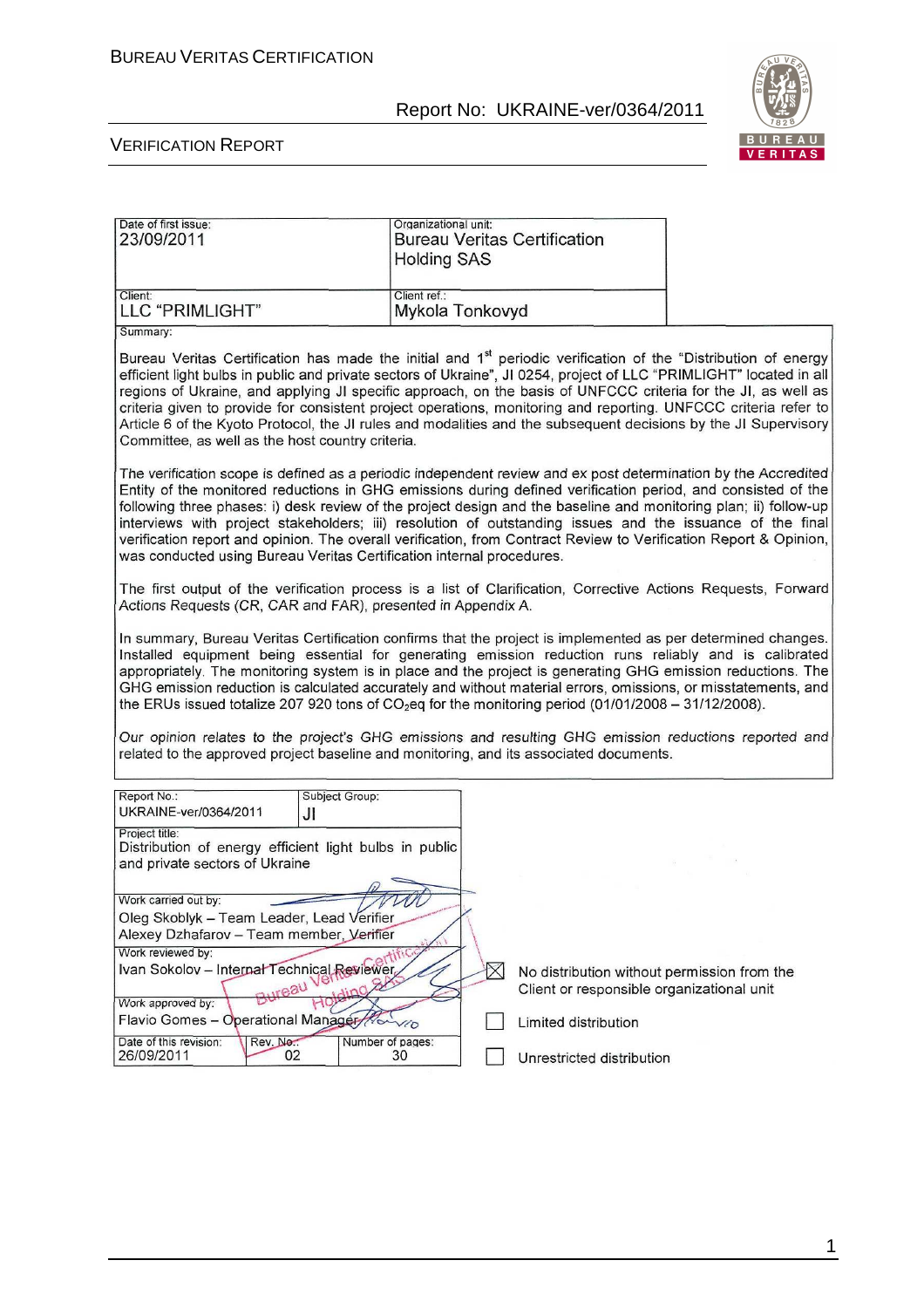

VERIFICATION REPORT

# **Table of Contents Page 2018**

| $\mathbf{1}$<br>1.1<br>1.2<br>1.3 | Objective<br>Scope<br><b>Verification Team</b>                                | 3<br>3<br>3    |
|-----------------------------------|-------------------------------------------------------------------------------|----------------|
| $\overline{2}$                    |                                                                               |                |
| 2.1                               | <b>Review of Documents</b>                                                    | 4              |
| 2.2                               | Follow-up Interviews                                                          | $\overline{4}$ |
| 2.3                               | Resolution of Clarification, Corrective and Forward Action<br>Requests        | 5              |
| 3                                 |                                                                               | .6             |
| 3.1                               | Remaining issues and FARs from determination / previous<br>verifications      | 6              |
| 3.2                               | Project approval by Parties involved (90-91)                                  | 6              |
| 3.3                               | Project implementation (92-93)                                                | $\overline{7}$ |
| 3.4                               | Compliance of the monitoring plan with the monitoring<br>methodology (94-98)  | 9              |
| 3.5                               | Revision of monitoring plan (99-100) (Not applicable)                         | 9              |
| 3.6                               | Data management (101)                                                         | 10             |
| 3.7                               | Verification regarding programmes of activities (102-110)<br>(Not applicable) | 11             |
| 4                                 |                                                                               |                |
| 5                                 |                                                                               |                |
|                                   |                                                                               |                |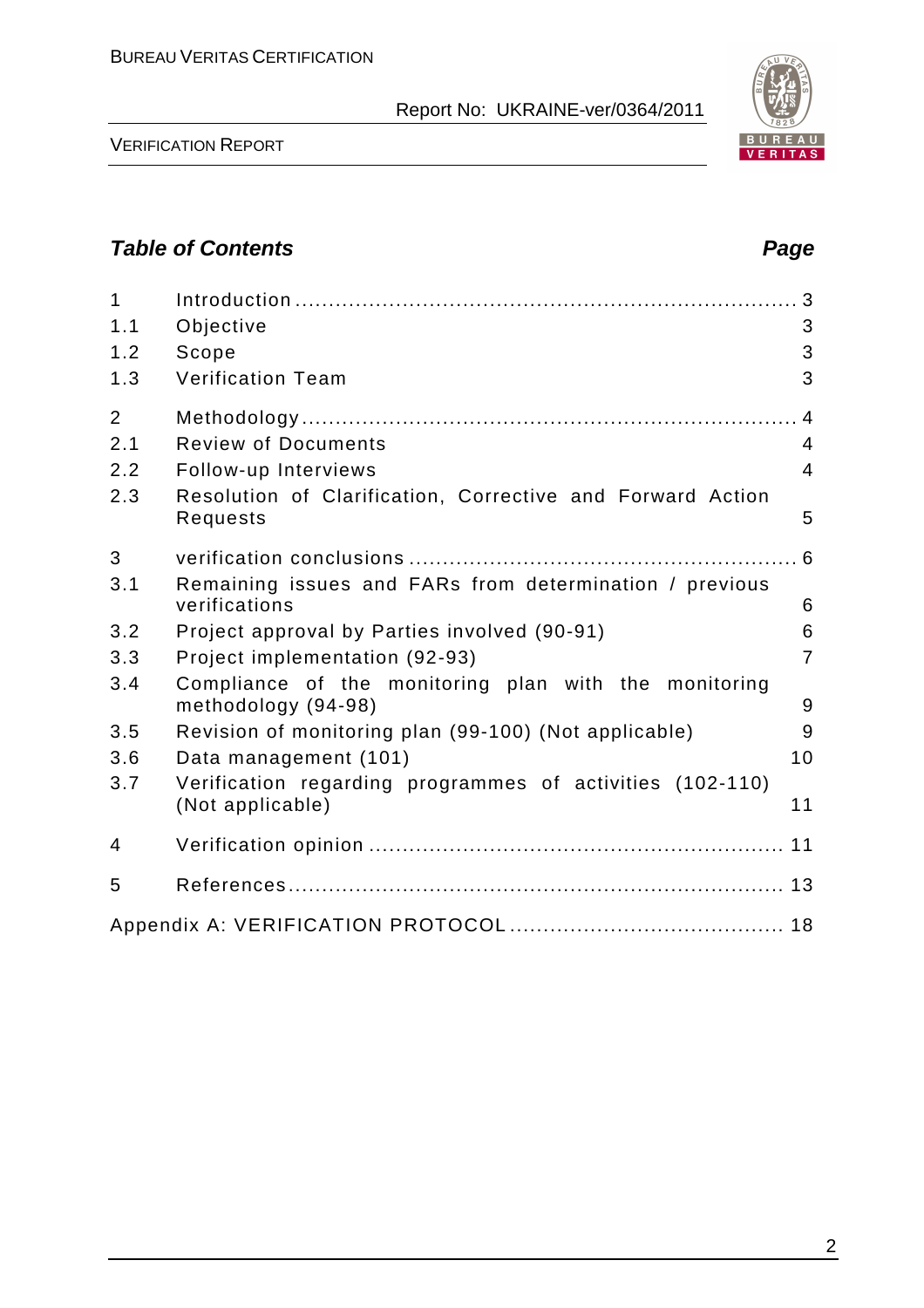

VERIFICATION REPORT

# **1 INTRODUCTION**

LLC "PRIMLIGHT" has commissioned Bureau Veritas Certification to verify the emissions reductions of its JI project "Distribution of energy efficient light bulbs in public and private sectors of Ukraine" (hereafter called "the project") in all regions of Ukraine.

This report summarizes the findings of the verification of the project, performed on the basis of UNFCCC criteria, as well as criteria given to provide for consistent project operations, monitoring and reporting.

# **1.1 Objective**

Verification is the periodic independent review and ex post determination by the Accredited Independent Entity of the monitored reductions in GHG emissions during defined verification period.

The objective of verification can be divided in Initial Verification and Periodic Verification.

UNFCCC criteria refer to Article 6 of the Kyoto Protocol, the JI rules and modalities and the subsequent decisions by the JI Supervisory Committee, as well as the host country criteria.

# **1.2 Scope**

Verification is the periodic independent review and ex post determination by the Accredited Independent Entity of the monitored reductions in GHG emissions during defined verification period.

The objective of verification can be divided in Initial Verification and Periodic Verification.

UNFCCC criteria refer to Article 6 of the Kyoto Protocol, the JI rules and modalities and the subsequent decisions by the JI Supervisory Committee, as well as the host country criteria.

# **1.3 Verification Team**

The verification team consists of the following personnel:

Oleg Skoblyk

Bureau Veritas Certification Team Leader, Climate Change Verifier

Alexey Dzhafarov

Bureau Veritas Certification Team Member, Climate Change Verifier

This verification report was reviewed by: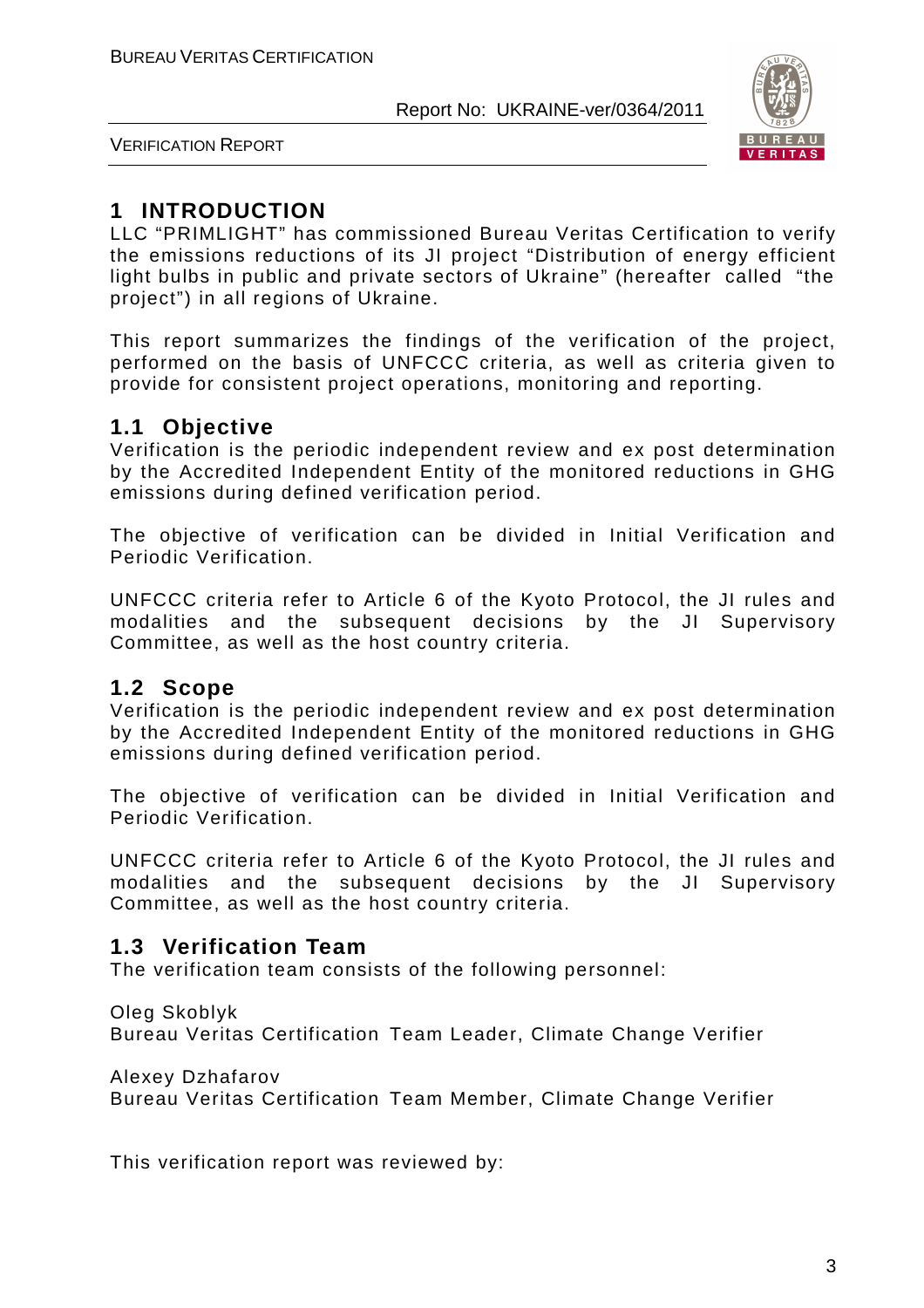

VERIFICATION REPORT

#### Ivan Sokolov

Bureau Veritas Certification, Internal Technical Reviewer

# **2 METHODOLOGY**

The overall verification, from Contract Review to Verification Report & Opinion, was conducted using Bureau Veritas Certification internal procedures.

In order to ensure transparency, a verification protocol was customized for the project, according to the version 01 of the Joint Implementation Determination and Verification Manual, issued by the Joint Implementation Supervisory Committee at its 19 meeting on 04/12/2009. The protocol shows, in a transparent manner, criteria (requirements), means of verification and the results from verifying the identified criteria. The verification protocol serves the following purposes:

- It organizes, details and clarifies the requirements a JI project is expected to meet;
- It ensures a transparent verification process where the verifier will document how a particular requirement has been verified and the result of the verification.

The completed verification protocol is enclosed in Appendix A to this report.

# **2.1 Review of Documents**

The Monitoring Report (MR) submitted by PRIMLIGHT LLC and additional background documents related to the project design and baseline, i.e. country Law, Project Design Document (PDD), Approved CDM methodology (if applicable) and/or Guidance on criteria for baseline setting and monitoring, Host party criteria, Kyoto Protocol, Clarifications on Verification Requirements to be Checked by an Accredited Independent Entity were reviewed.

The verification findings presented in this report relate to the Monitoring Report version(s) 1, 2 and project as described in the determined PDD.

# **2.2 Follow-up Interviews**

On 22/09/2011 Bureau Veritas Certification performed interviews with project stakeholders to confirm selected information and to resolve issues identified in the document review. Representatives of PRIMLIGHT LLC were interviewed (see References). The main topics of the interviews are summarized in Table 1.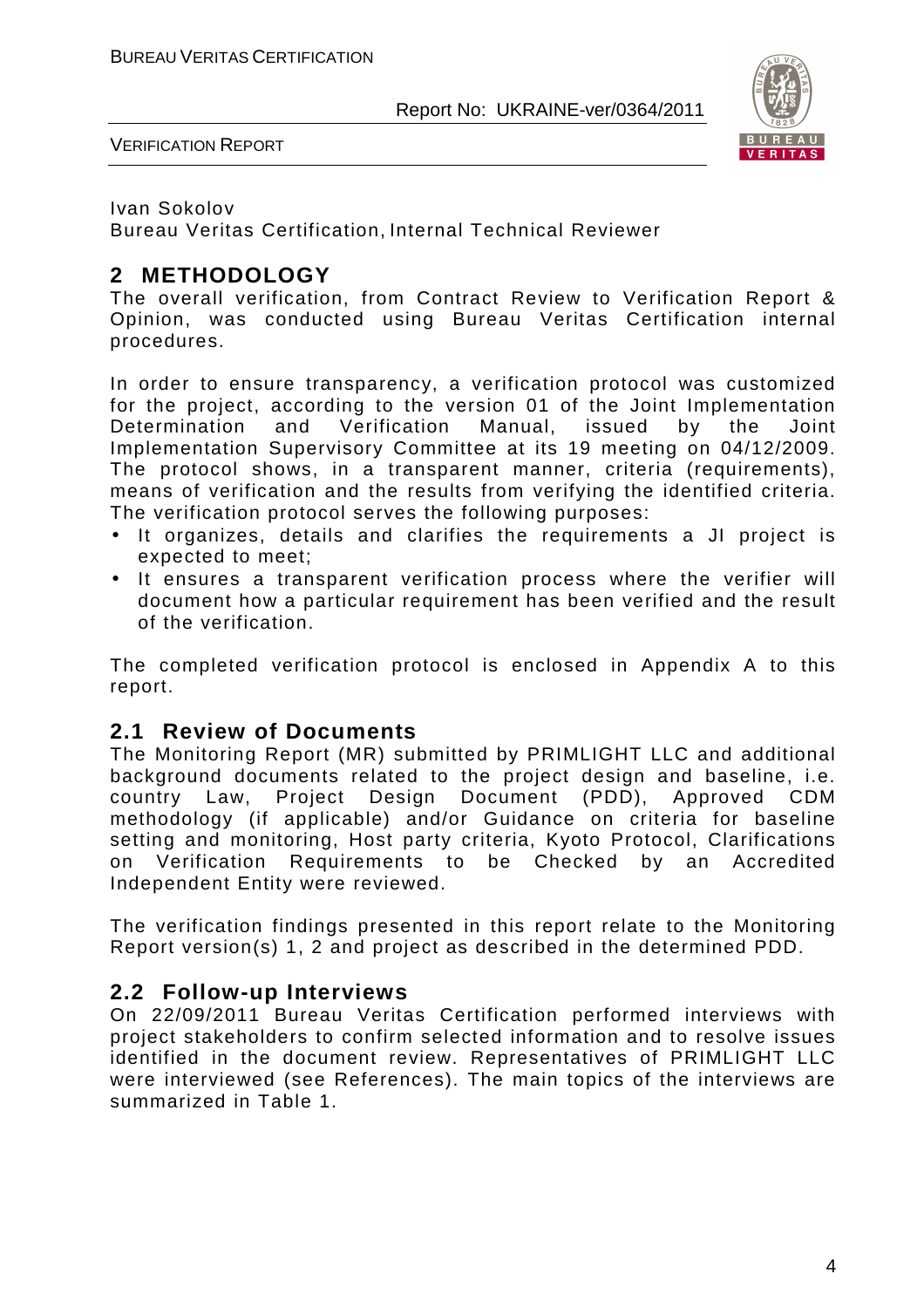

VERIFICATION REPORT

#### **Table 1 Interview topics**

| <b>Interviewed</b><br>organization                                                  | <b>Interview topics</b>                                                                                                                                                                                                                                                                                                                                                                                                                                                     |
|-------------------------------------------------------------------------------------|-----------------------------------------------------------------------------------------------------------------------------------------------------------------------------------------------------------------------------------------------------------------------------------------------------------------------------------------------------------------------------------------------------------------------------------------------------------------------------|
| <b>LLC</b><br>"PRIMLIGHT",<br>"Trading<br>Company<br>Lummax" and<br>"Gazotron -Lux" | Organizational structure<br>Responsibilities and authorities<br>Roles and responsibilities for data collection and<br>processing<br>Installation of equipment<br>Data logging, archiving and reporting<br>Metering equipment control<br>Metering record keeping system, database<br>IT management<br>Training of personnel<br>Quality management procedures and technology<br>Internal audits and check-ups<br>Baseline methodology<br>Monitoring plan<br>Monitoring report |

# **2.3 Resolution of Clarification, Corrective and Forward Action Requests**

The objective of this phase of the verification is to raise the requests for corrective actions and clarification and any other outstanding issues that needed to be clarified for Bureau Veritas Certification positive conclusion on the GHG emission reduction calculation.

If the Verification Team, in assessing the monitoring report and supporting documents, identifies issues that need to be corrected, clarified or improved with regard to the monitoring requirements, it should raise these issues and inform the project participants of these issues in the form of:

(a) Corrective action request (CAR), requesting the project participants to correct a mistake that is not in accordance with the monitoring plan;

(b) Clarification request (CL), requesting the project participants to provide additional information for the Verification Team to assess compliance with the monitoring plan;

(c) Forward action request (FAR), informing the project participants of an issue, relating to the monitoring that needs to be reviewed during the next verification period.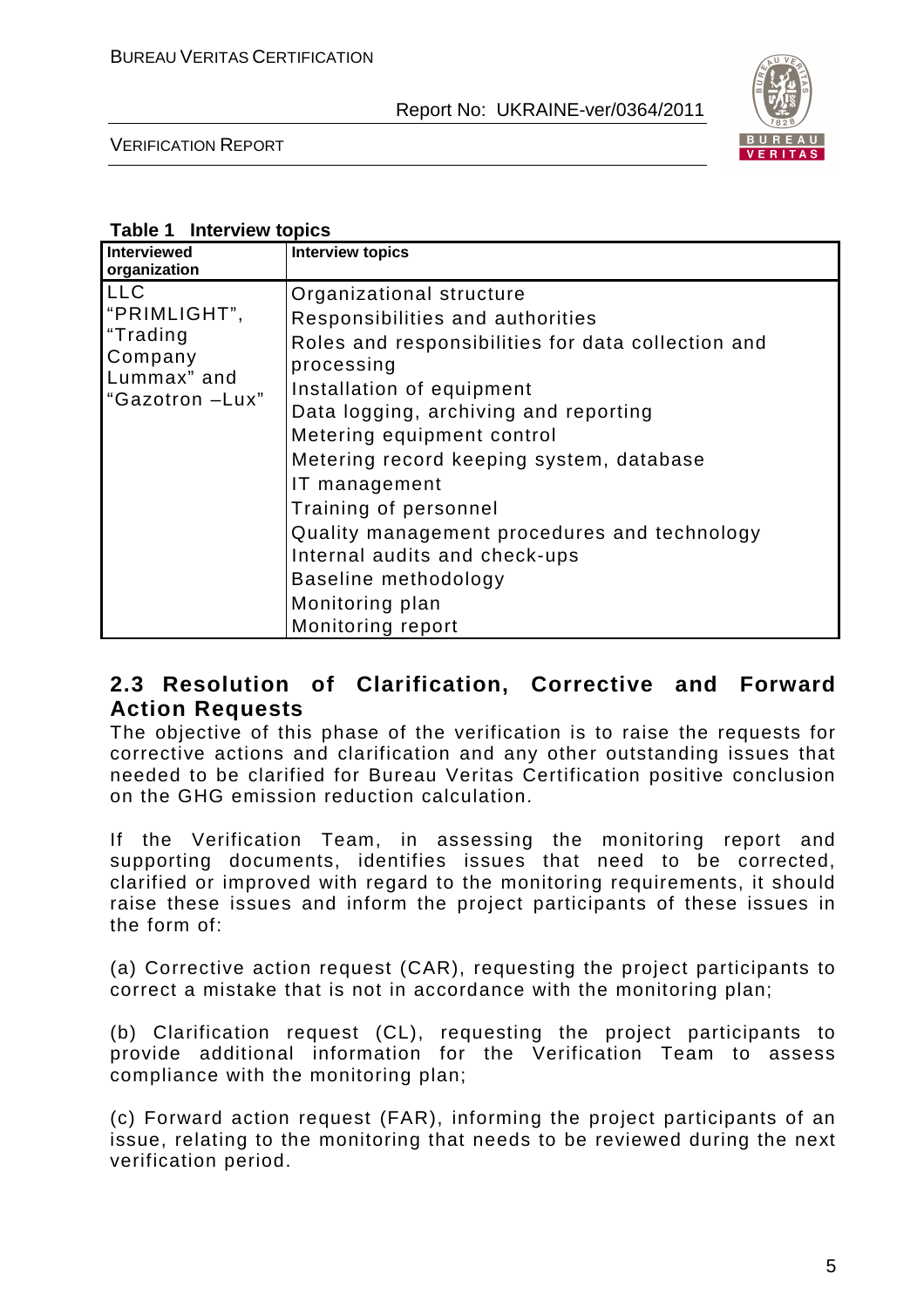

VERIFICATION REPORT

The Verification Team will make an objective assessment as to whether the actions taken by the project participants, if any, satisfactorily resolve the issues raised, if any, and should conclude its findings of the verification.

To guarantee the transparency of the verification process, the concerns raised are documented in more detail in the verification protocol in Appendix A.

# **3 VERIFICATION CONCLUSIONS**

In the following sections, the conclusions of the verification are stated.

The findings from the desk review of the original monitoring documents and the findings from interviews during the follow up visit are described in the Verification Protocol in Appendix A.

The Clarification, Corrective and Forward Action Requests are stated, where applicable, in the following sections and are further documented in the Verification Protocol in Appendix A. The verification of the Project resulted in 8 Corrective Action Requests, 0 Clarification Requests, and 2 Forward Action Requests.

The number between brackets at the end of each section corresponds to the DVM paragraph.

# **3.1 Remaining issues and FARs from determination / previous verifications**

There are two pending issues remained from determination: FAR 01 concerning keeping monitoring data for two years after the last transfer of emission reductions units for the project; FAR 02 concerns issuance of the order concerning indication of the names of the personnel involved in the monitoring. These issues are still under consideration. FAR 01 and FAR 02 will be checked during next periodic verification.

# **3.2 Project approval by Parties involved (90-91)**

Written project approval by the Party involved in the JI project, other than the host Party has been received (Written Approval of Voluntary Participation from Estonia's Designed Focal Point under Article 6 of the Kyoto Protocol for the project "Distribution of energy efficient light bulbs in public and private sectors of Ukraine", #12-1/7267 of 27/09/2011). See CAR 01 of the Verification protocol.

The abovementioned written approval will be unconditional.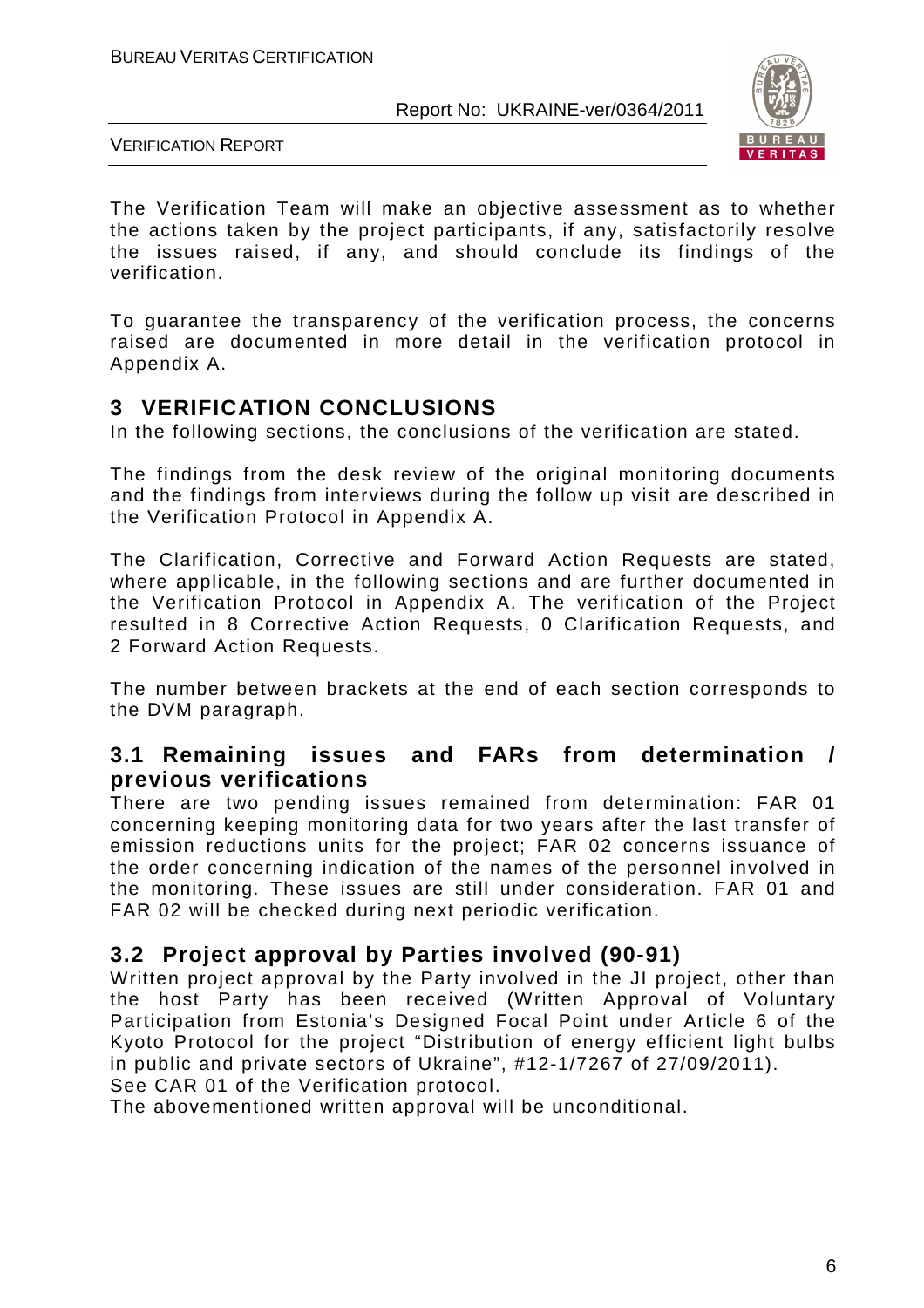

VERIFICATION REPORT

# **3.3 Project implementation (92-93)**

The project involves distribution of energy efficient light bulbs to various customers from public and private sectors. The project is conducted within the geographical boundaries of Ukraine and it is implemented and managed by PRIMLIGHT, LLC.

The goal of the project is to enhance the energy efficiency of Ukraine's lighting stock by distributing over a period of 15 years up to 210 million compact fluorescent lamps (CFLs) to Ukrainian customers from private, as well as from public sectors. By doing so, the project abate greenhouse gas emissions through avoided electricity usage, significantly reduce national electricity demand and stress on energy infrastructure, and save customer's money on their electricity bills.

Apart from the direct financial benefit to the project participants in terms of savings on their electricity bills, this JI project activity also generates a range of less tangible social outcomes in education, awareness and collateral energy saving measures. This energy efficiency project creates an opportunity for collective action on climate change, enhancing a sense of responsibility for the future of our planet.

The implementation status is monitored through examining collection of CFL nameplate data, monitoring use of project devices, establishment of project sample group and project database.

. The actual operation of the proposed project is the Monitoring report version 2.

#### Key monitoring activities

Project implementation status. The project activity started on 01.01.2008. The project currently at the phase of distribution of CFLs, combined with monitoring activity.

#### Monitoring plan.

Collection of CFL Nameplate Data. The project coordinator keeps a record of the power rating of the CFLs distributed during the project activity and uses this to determine the weighted average power rating for the project devices. CFLs distributed under the JI project are marked with a logo and serial number to ensure that they can be unambiguously differentiated from other light bulbs.

Monitoring Use of Project Devices. Monitoring a sample of distributed CFLs to determine average hours of utilisation or total energy consumption has been undertaken by installing metering equipment to consumers belonging to the Project Sample Group (PSG). PSG size is 100 participants.

The annual operating hours of monitored devices are used to determine the energy baseline. The average hours of use of light bulbs found in the PSG are directly extrapolated to all consumers involved in the project.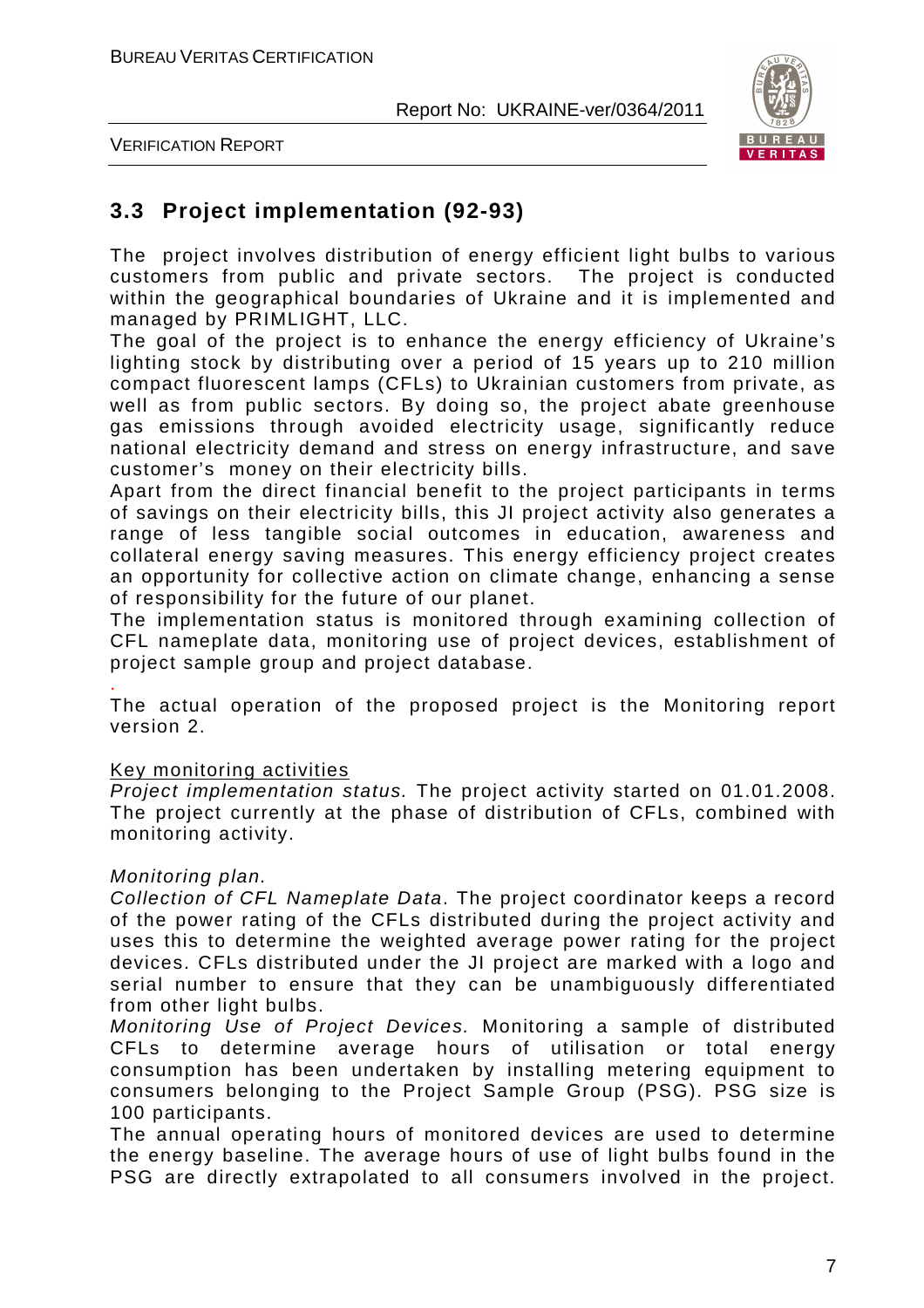

VERIFICATION REPORT

The purpose of establishing the PSG is to create a representative sample of all other project consumers. It is not possible to monitor all consumers involved in the project, and it is a fundamentally agreed scientific and statistical procedure to apply mean values obtained through sampling to the broader population. Therefore, for each monitoring period a mean value is obtained for the time of use then statistically corrected to a confidence level of 95% (similar to AM0046 version 2), and extrapolated across the total number of bulbs operating during that monitoring period.

#### Establishment of Project Sample Group

The procedure to determine the sample of CFLs ensures that they adequately represent the broader population, minimizing sampling error. Given that participation in the project is voluntary, determination of the exact population of participating consumers prior to establishment of the PSG is not possible. In addition, because the project coordinator cannot force consumers to participate in sample groups, the devices monitored in the resulting sample are to a degree, self-selected rather than purely random. Despite these limitations, the project owner ensures that devices sampled are representative of the broader population of measures in participating consumers. Еhe results obtained from the sampling process are directly extrapolated across the entire population of consumers participating in the project. Therefore, the proportion of CFLs installed at PSG and continuing to function as determined through the check is taken to be representative of the pattern occurring to all consumers.

Project Database

The project owner develops and manages a project database that records all information relevant to project activities and monitoring, including:

- A list of participating consumers, including information to identify consumers by name and address.

- A record of the CFLs (date, number, type and power) provided to each consumer.

- A list of participants included in the PSG, including information to identify participants (name, address and date added to the sample group).

- The following data relating to monitored CFLs and equipment:

o Identification number for each piece of equipment;

o Type of monitoring equipment and date of installation;

o Confirmation at each check that monitoring equipment is functioning;

o Confirmation at each check that the monitored CFL is functioning;

o Utilization data (hours of use and/or electricity consumption).

The identified areas of concern as to Project implementation, project participants response and BV Certification's conclusion are described in Appendix A (refer to CAR 02, CAR 03, CAR 05, CAR 06, and CAR 07).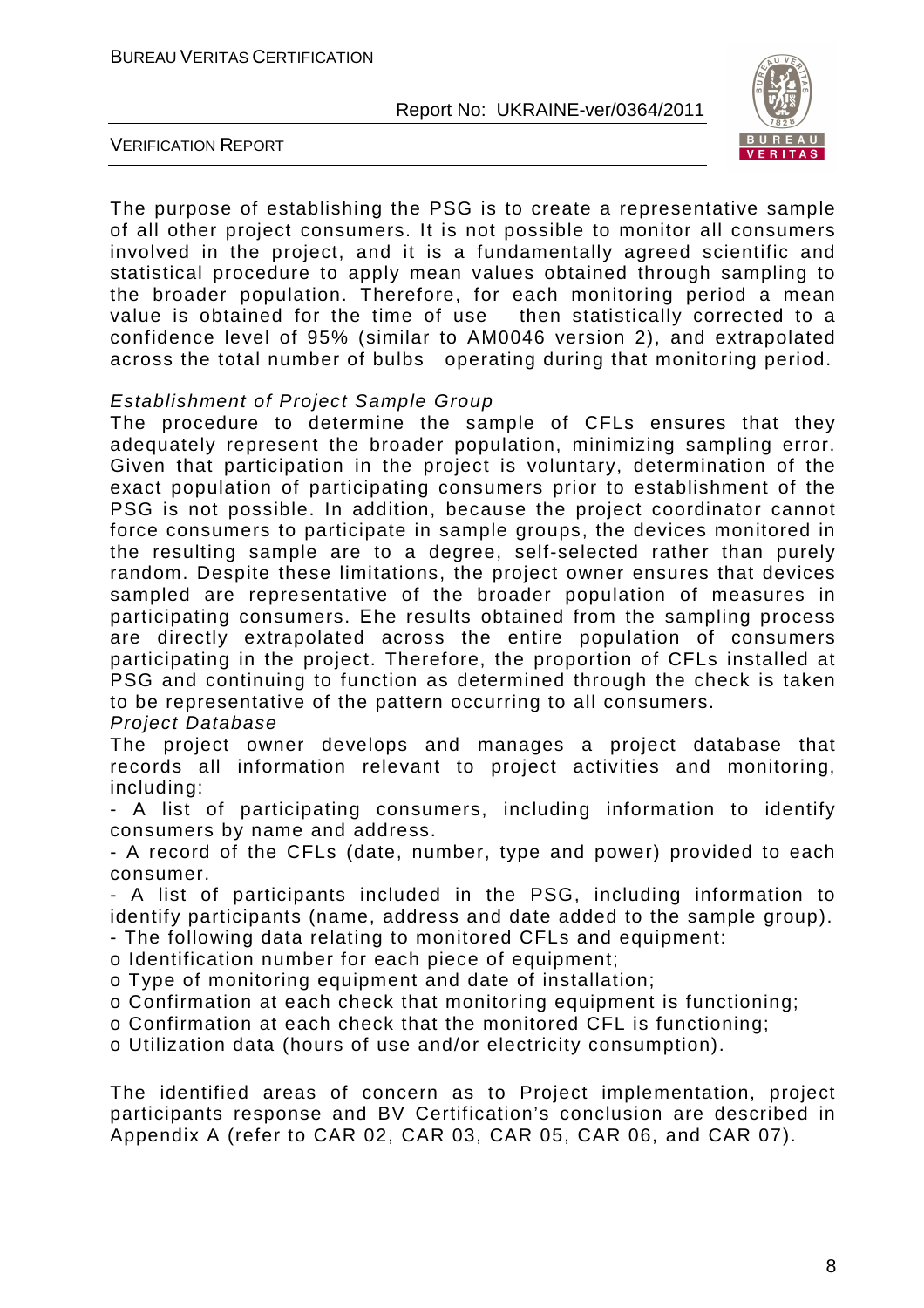

VERIFICATION REPORT

# **3.4 Compliance of the monitoring plan with the monitoring methodology (94-98)**

The monitoring occurred in accordance with the revised monitoring plan included in the Monitoring Report version 2.

For calculating the emission reductions, key factors, such as (total number of CFLs distributed, average operating hours, the number of operational CFLs, wattage difference between CFL corresponding incandescent lamps, and carbon emission factor), influencing the baseline emissions and project emissions as well as risks associated with the project were taken into account, as appropriate.

Data sources used for calculating emission reductions, are clearly identified, reliable and transparent.

Emission factors, including default emission factors, are selected by carefully balancing accuracy and reasonableness, and appropriately justified of the choice.

The calculation of emission reductions is based on conservative assumptions and the most plausible scenarios in a transparent manner.

The identified areas of concern as to Compliance of the monitoring plan with the monitoring methodology, project participants response and BV Certification's conclusion are described in Appendix A (refer to CAR 08).

# **3.5 Revision of monitoring plan (99-100)**

The project participants provided an appropriate justification for the proposed revision.

In the course of the monitoring period  $(01/01/2008 - 31/12/2010)$  the original monitoring plan described in the final version (01.5) of the PDD was modified by the project participants. The project participants provided an appropriate justification for the proposed revision which was caused by certain reasons: for the monitoring of this monitoring period two entities (namely SLR "Trading Company Lummax" and "Gazotron –Lux") are taken.

Thus, the monitoring databases for the above mentioned period has been drafted by two entities, namely "Gazotron –Lux" Ltd (database A) and SLR "Trading Company Lummax" (database B). The CFLs from their databases clearly traceable and totally different which excludes double counting. Monitoring of CFLs from these databases can be conducted independently and the data from one database does not influence the data from the other. The entities have two separate PSGs and separate measuring equipment. The selections of representatives for both PSGs are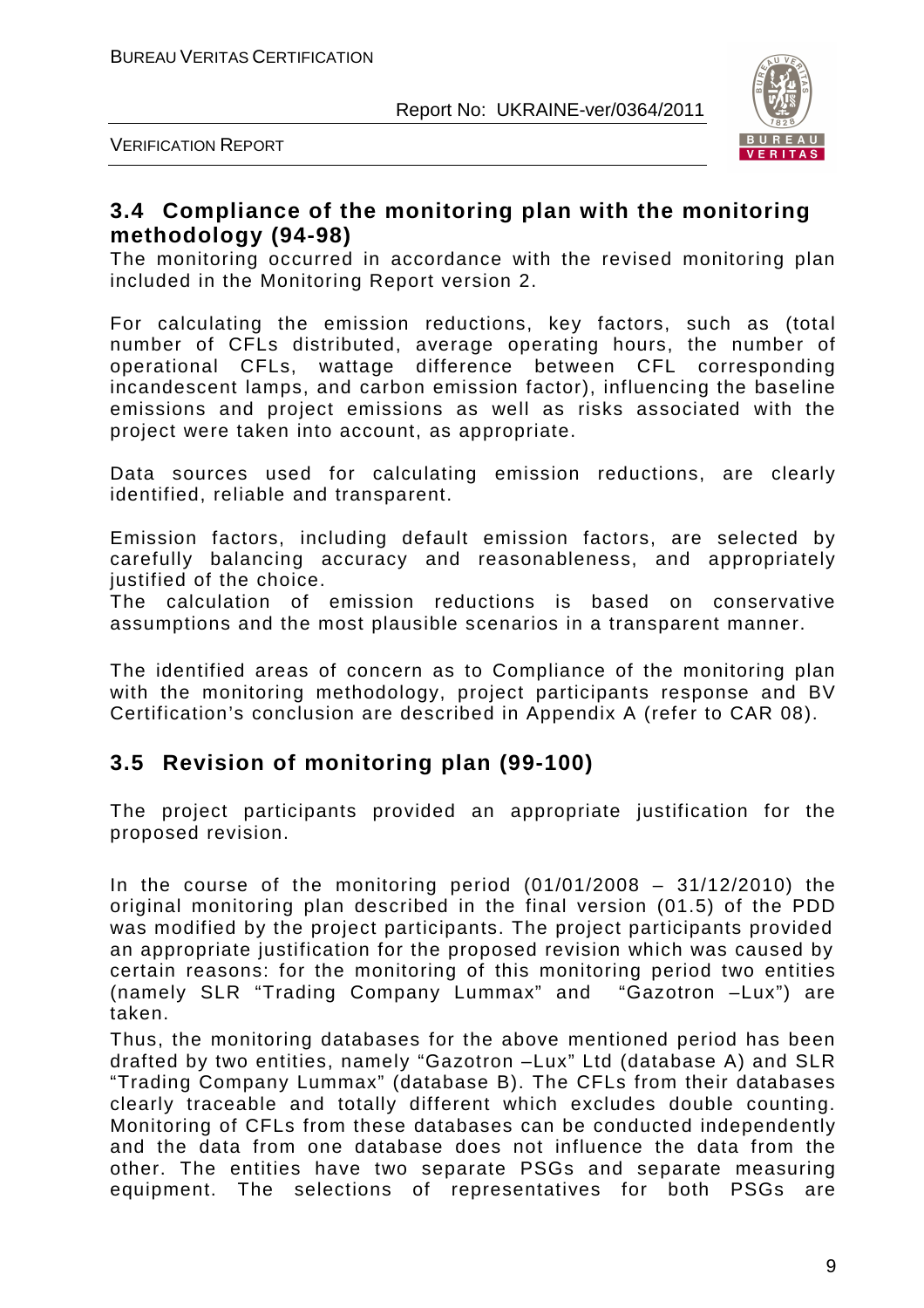

VERIFICATION REPORT

consistent with the selection outlined in the monitoring plan. They are formed from separate representatives that under no circumstances can be duplicated. The rest of the monitoring plan, outlined in PDD and reviewed by AIE, has not been changed.

The times of submitting the monitoring databases by above mentioned entities do not co-inside. Consequently, there is overlapping. The project team argues that in view of the above arguments and in view of "Clarification regarding overlapping monitoring periods under the verification procedure under the Joint Implementation Supervisory Committee" this overlapping is reasonably justified.

This monitoring report is based on database A (prepared by Gazotron – Lux). The data from the database B, prepared by Lummax, will be included in the next monitoring report.

The proposed revision improves the accuracy, transparency, and applicability of information collected compared to the original monitoring plan without changing conformity with the relevant rules and regulations for the establishment of monitoring plans.

The identified areas of concern as to Revision of monitoring plan, project participants response and BV Certification's conclusion are described in Appendix A (refer to CAR 04).

# **3.6 Data management (101)**

The data and their sources, provided in monitoring report, are clearly identified, reliable and transparent.

The implementation of data collection procedures is in accordance with the monitoring plan, including the quality control and quality assurance procedures.

The function of the monitoring equipment, including its calibration status, is in order.

The evidence and records used for the monitoring are maintained in a traceable manner.

The project owner develops and manages a project database that records all information relevant to project activities and monitoring, including:

- A list of participating consumers, including information to identify consumers by name and address.

- A record of the CFLs (date, number, type and power) provided to each consumer.

- A list of participants included in the PSG, including information to identify participants (name, address and date added to the sample group).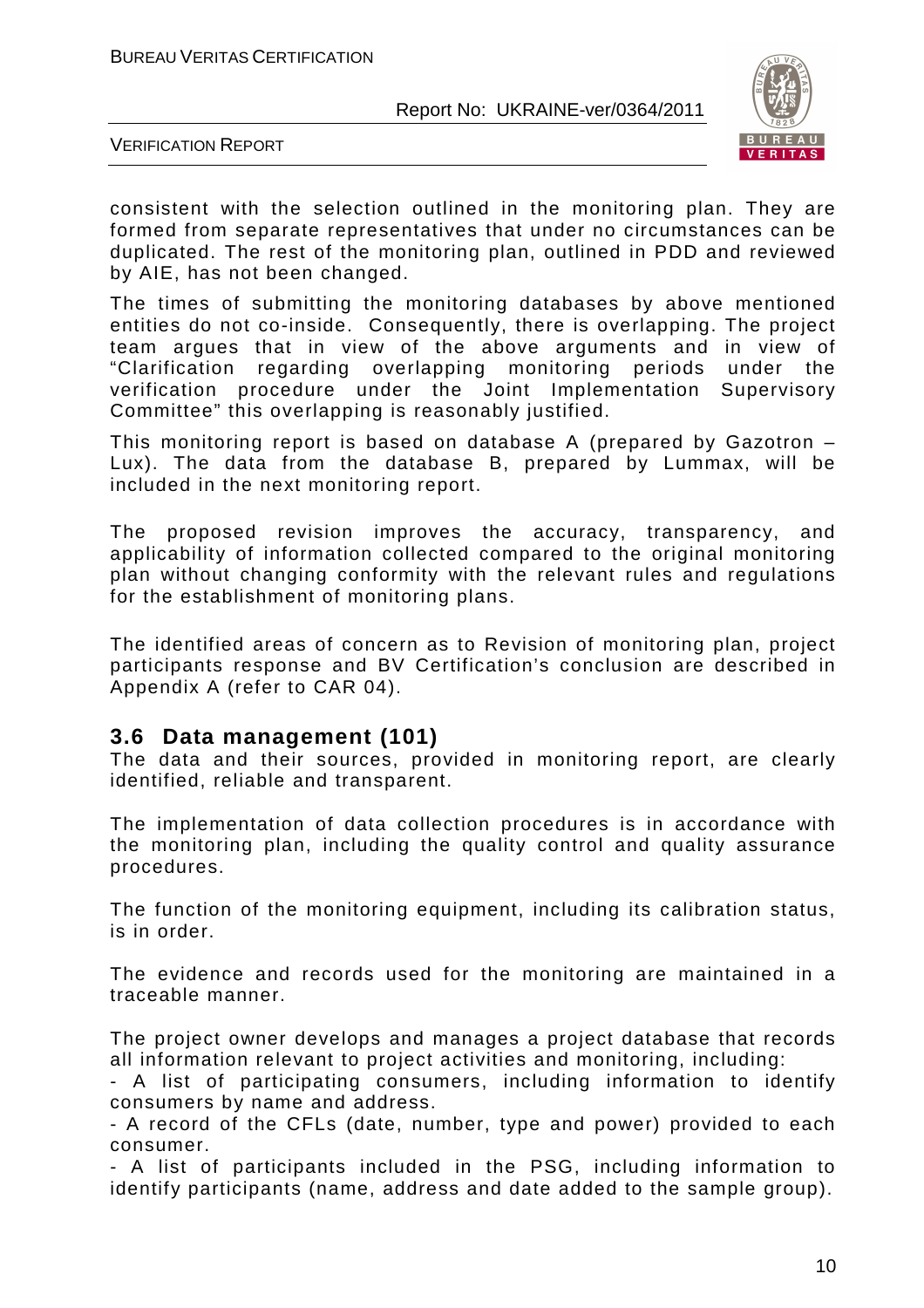

VERIFICATION REPORT

- The following data relating to monitored CFLs and equipment:
- o Identification number for each piece of equipment
- o Type of monitoring equipment and date of installation
- o Confirmation at each check that monitoring equipment is functioning
- o Confirmation at each check that the monitored CFL is functioning
- o Utilization data (hours of use and/or electricity consumption)

#### **Personnel responsible of the project owner for the monitoring**

| Responsibility                            | <b>Staff</b>        |
|-------------------------------------------|---------------------|
| General guidance                          | Vice-CEO            |
| Selection &                               | Sales manager       |
| recruitment of sample                     |                     |
| groups                                    |                     |
| Periodic collection of<br>monitoring data | Sales manager       |
| Preparation of                            | <b>Head Analyst</b> |
| monitoring reports for                    |                     |
| emission reduction                        |                     |
| verification                              |                     |

The data collection and management system for the project is in accordance with the monitoring plan.

The identified areas of concern as to Data management, project participants response and BV Certification's conclusion are described in Appendix A (refer to FAR 01 and FAR 02).

# **3.7 Verification regarding programmes of activities (102- 110) ("Not applicable")**

# **4 VERIFICATION OPINION**

Bureau Veritas Certification has performed the initial and 1<sup>st</sup> periodic verification of the "Distribution of energy efficient light bulbs in public and private sectors of Ukraine" Project in Ukraine, which applies JI specific approach. The verification was performed on the basis of UNFCCC criteria and host country criteria and also on the criteria given to provide for consistent project operations, monitoring and reporting.

The verification consisted of the following three phases: i) desk review of the project design and the baseline and monitoring plan; ii) follow-up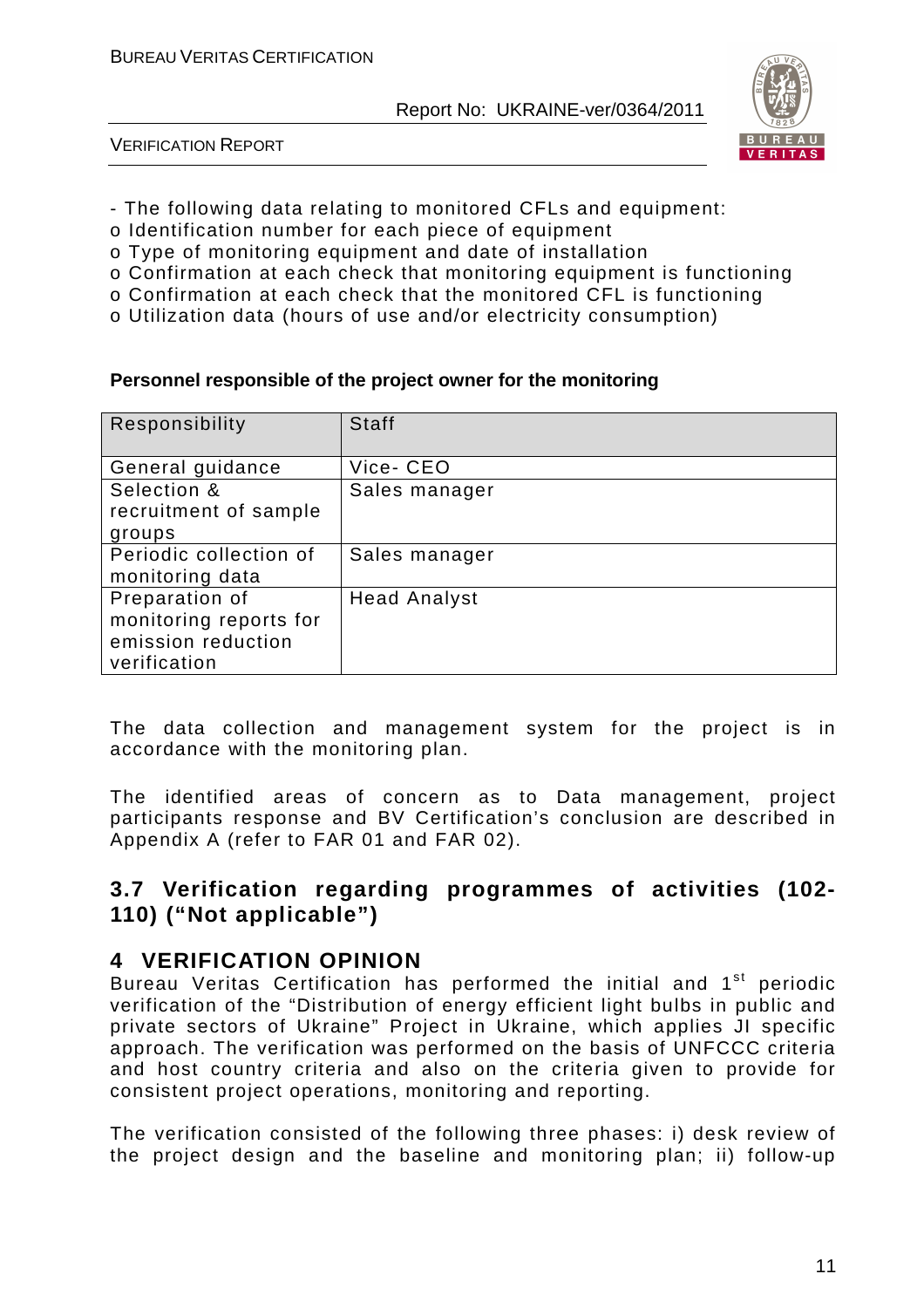

VERIFICATION REPORT

interviews with project stakeholders; iii) resolution of outstanding issues and the issuance of the final verification report and opinion.

The management of PRIMLIGHT LLC is responsible for the preparation of the GHG emissions data and the reported GHG emissions reductions of the project on the basis set out within the project Monitoring and Verification Plan indicated in the final PDD version 01.5. The development and maintenance of records and reporting procedures in accordance with that plan, including the calculation and determination of GHG emission reductions from the project, is the responsibility of the management of the project.

Bureau Veritas Certification verified the Project Monitoring Report version 2 for the reporting period as indicated below. Bureau Veritas Certification confirms that the project is implemented as per determined changes. Installed equipment being essential for generating emission reduction runs reliably and is calibrated appropriately. The monitoring system is in place and the project is generating GHG emission reductions.

Bureau Veritas Certification can confirm that the GHG emission reduction is accurately calculated and is free of material errors, omissions, or misstatements. Our opinion relates to the project's GHG emissions and resulting GHG emissions reductions reported and related to the approved project baseline and monitoring, and its associated documents. Based on the information we have seen and evaluated, we confirm, with a reasonable level of assurance, the following statement:

Reporting period: from 01/01/2008 to 31/12/2010

| Emission Reductions (Year 2008) : | 30 596  | t $CO2$ equivalents. |
|-----------------------------------|---------|----------------------|
| Emission Reductions (Year 2009):  | 69 846  | t $CO2$ equivalents. |
| Emission Reductions (Year 2010):  | 107 478 | t $CO2$ equivalents. |

Total emission reductions (2008-2010): 207 920 t  $CO<sub>2</sub>$  equivalents (detailed calculation of emission reductions are presented in the Excel-file provided to the verification team).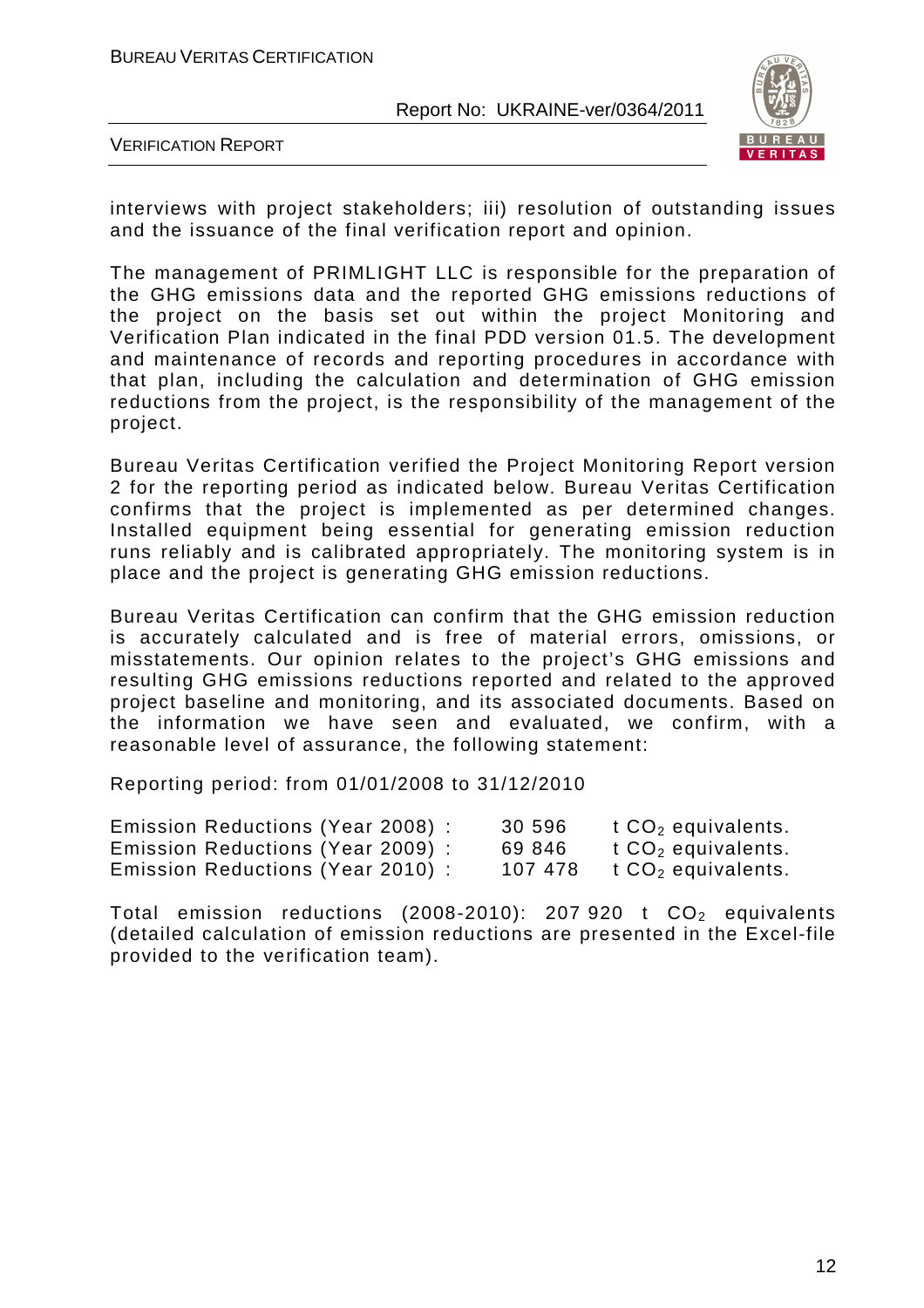

VERIFICATION REPORT

# **5 REFERENCES**

# **Category 1 Documents:**

Documents provided by PRIMLIGHT LLC that relate directly to the GHG components of the project.

- /1/ PDD "Distribution of energy efficient light bulbs in public and private sectors of Ukraine" version 01.3 of 21.05.2011.
- /2/ Excel files "Distribution of energy efficient light bulbs in public and private sectors of Ukraine" with ER calculations\_2011.
- /3/ Monitoring Report "Distribution of energy efficient light bulbs in public and private sectors of Ukraine" version 1 of 23.09.2011.
- /4/ Monitoring Report "Distribution of energy efficient light bulbs in public and private sectors of Ukraine" version 2 of 26.09.2011.
- /5/ Written Approval of Voluntary Participation from Estonia's Designed Focal Point under Article 6 of the Kyoto Protocol for the project "Distribution of energy efficient light bulbs in public and private sectors of Ukraine", #12-1/7267 of 27/09/2011.
- /6/ Letter of Approval for the JI project "Distribution of energy efficient light bulbs in public and private sectors of Ukraine" #2640/23/7 of 20/09/2011.

# **Category 2 Documents:**

Background documents related to the design and methodologies employed in the design or other reference documents.

- /1/ Certificate dated 29/01/2007 of Conformity, Low Voltage Directive 2006/95/EC (evaluation of self-ballasted lamps for general lighting services), report #28203037001, issued by TÜV Rheinland InterCert kft.
- /2/ Certificate #S60017063 dated 30/01/2007, valid till 29/01/2012 (evaluation of self-ballasted lamps for general lighting services), issued by TÜV Rheinland Product Safety GmbH
- /3/ Certificate #V60017068 dated 30/01/2007 (evaluation of selfballasted lamps for general lighting services), issued by TÜV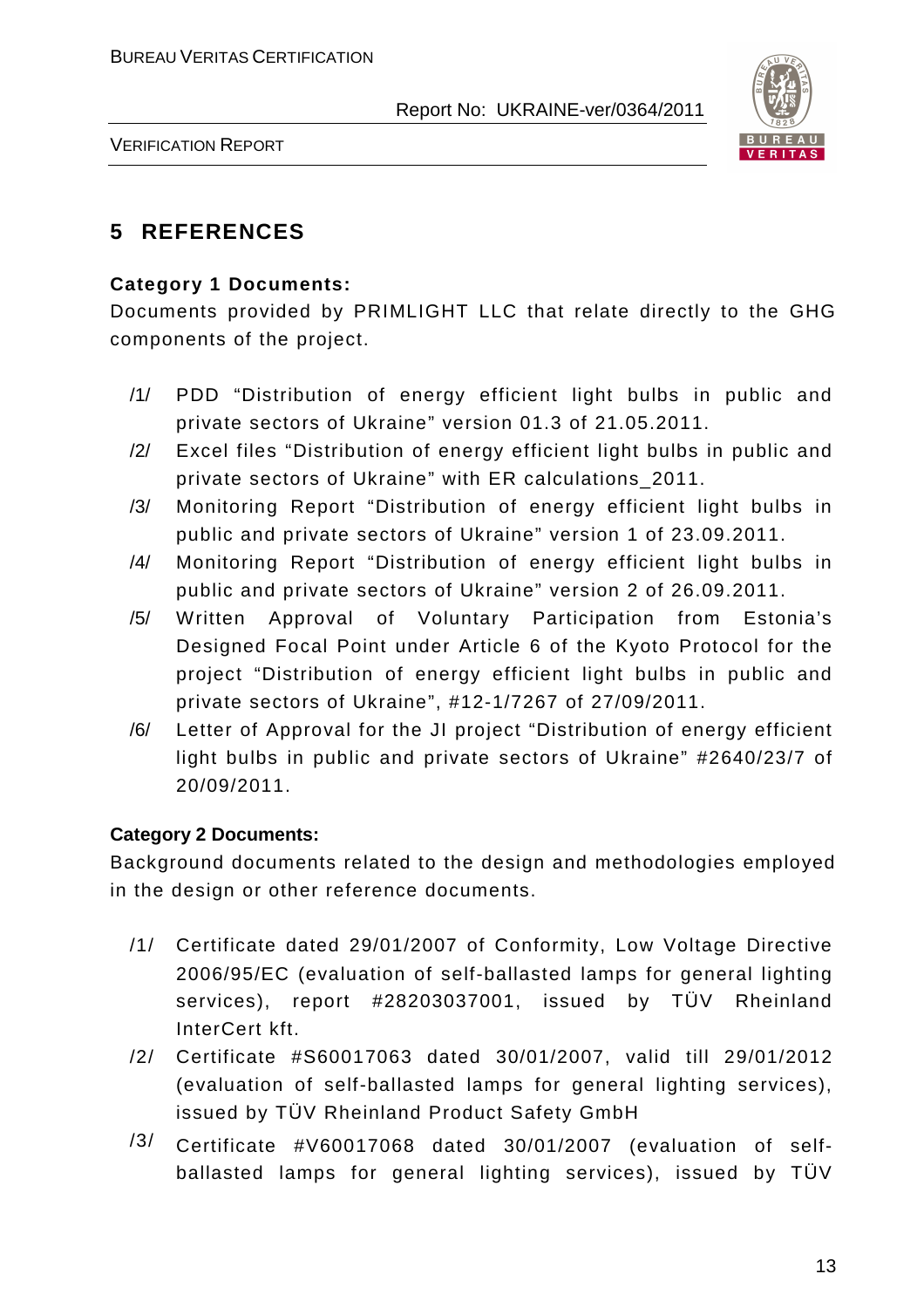

VERIFICATION REPORT

Rheinland Product Safety GmbH

- /4/ Certificate dated 26/04/2007 of Conformity to Low Voltage Directive 2006/95/EC (evaluation of self-ballasted lamps for general lighting services), report #28203037002, issued by TÜV Rheinland InterCert kft.
- /5/ Certificate #S60017063 dated 26/04/2007, valid till 29/01/2012 (evaluation of self-ballasted lamps for general lighting services), issued by TÜV Rheinland Product Safety GmbH
- $/6/$  Certificate #V60017068 dated 26/04/2007 (energy saving lamp), issued by TÜV Rheinland Product Safety GmbH
- /7/ Certificate dated 28/06/2007 of Conformity to Low Voltage Directive 2006/95/EC (evaluation of self-ballasted lamps for general lighting services), report #28203037003, issued by TÜV Rheinland InterCert kft.
- /8/ Certificate #S60017063 dated 28/06/2007, valid till 29/01/2012 (evaluation of self-ballasted lamps for general lighting services), issued by TÜV Rheinland Product Safety GmbH
- /9/ Certificate #V60017068 dated 29/06/2007 (evaluation of selfballasted lamps for general lighting services), issued by TÜV Rheinland Product Safety GmbH
- /10/ Certificate of conformity #UA1.035.0080031-11, Series BB, valid 21/06/2011-20/06/2012, issued by the State Committee of Ukraine for technical regulation and consumer policy
- /11/ Certificate of conformity #UA1.035.0112774-10, Series BB, valid 14/09/2010-29/09/2015, issued by the State Committee of Ukraine for technical regulation and consumer policy
- /12/ Certificate #UA.2.039.05078-10, dated 30/08/2010 on quality control system, valid till 29/08/2015
- /13/ Certificate of conformity # РОСС UA.МЕ64.ВО9357, valid from 29/10/2010 till 29/10/2013
- /14/ Statement dated 10/04/2008 on compact fluorescent lamps marking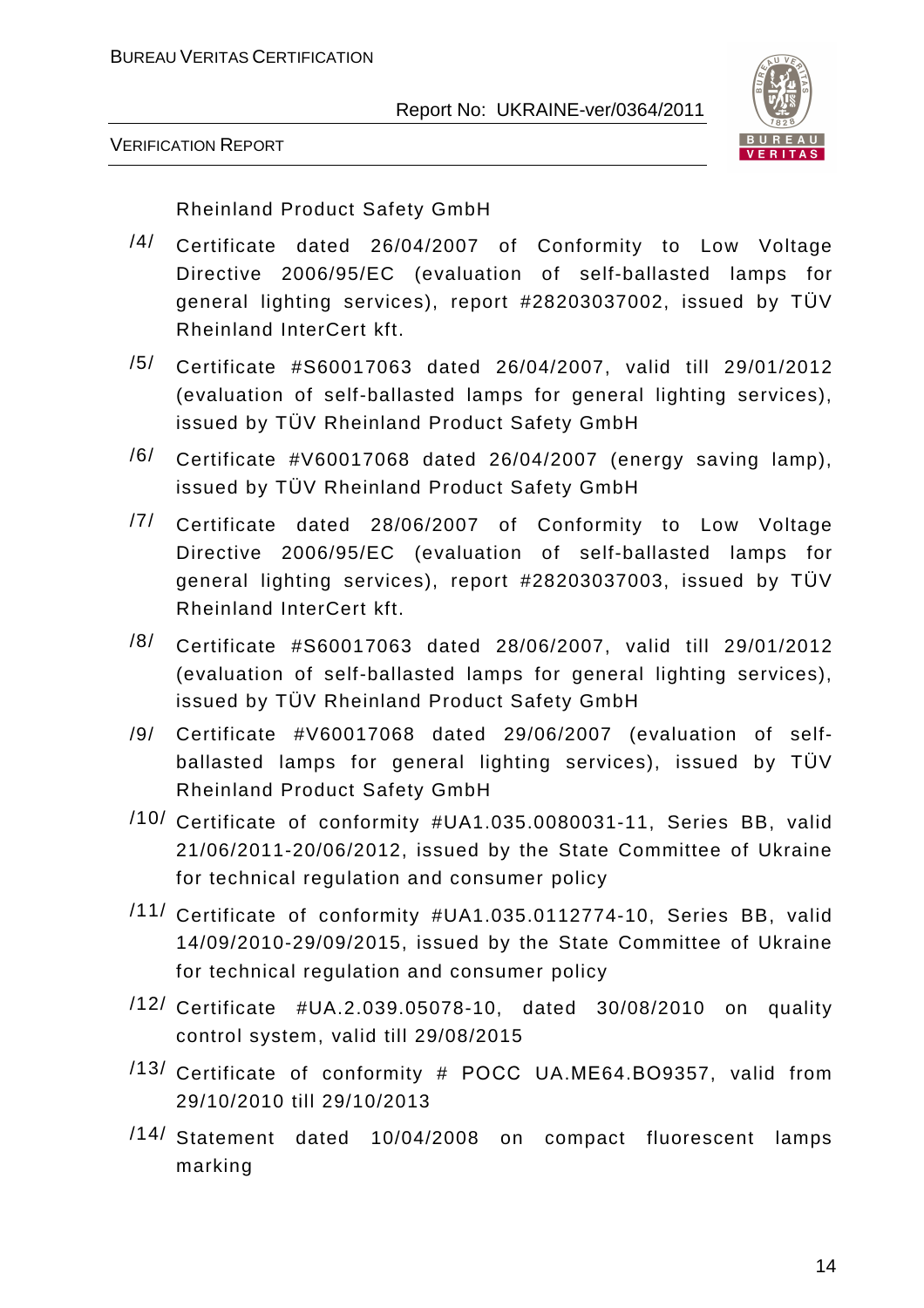

VERIFICATION REPORT

- /15/ Statement dated 03/02/2011 on compact fluorescent lamps utilization
- /16/ Statement dated 31/08/2009 on compact fluorescent lamps recording and exploitation rules
- /17/ Contract #06-КП-080110/2 dated 10/01/2008 on purchase-sale of energy efficient light bulbs. (426 contracts on purchase-sale of energy efficient light bulbs are provided to the verification team).
- $/18/$  Additional agreement #1 dated 31/03/2008 to the Contract #06-KN-080110/2 dated 10/01/2008 on purchase-sale of energy efficient light bulbs
- /19/ Additional agreement #2 dated 17/08/2009 to the Contract #06-КП-080110/2 dated 10/01/2008 on purchase-sale of energy efficient light bulbs
- /20/ Agreement dated 17/08/2009 on change of the Party to the agreement
- $/21/$  Certificate of conformity # BY/112 03.03.002 15428, series A, valid from 02/12/2010 till 29/08/2015
- /22/ License #564600 dated 22/03/2011, series AB, valid 14/03/2011 14/03/2016, issued by the Ministry of Environmental Protection of Ukraine
- /23/ Conclusion of state sanitary and epidemiological expert examination #03.02-22/388/7555 dated 11/10/2006, issued by the Rivne Region Sanitary and Epidemiological Station
- $/24/$  Conclusion of state sanitary and epidemiological expert examination #03.01-25/48/1519 dated 18/02/2011, issued by the State Sanitary and Epidemiological Service
- /25/ Contract #247 dated 05/07/2011, valid from 05/07/2011 till 31/12/2013
- $/26/$  Fax #80577544277 dated 17/02/2011 on services cost on handling different types of wastes as of 20/01/2011, Ekosfera Scientific and Production Enterprise LLC
- /27/ License #361301, series AB, dated 21/08/2007, valid 16/08/2007 –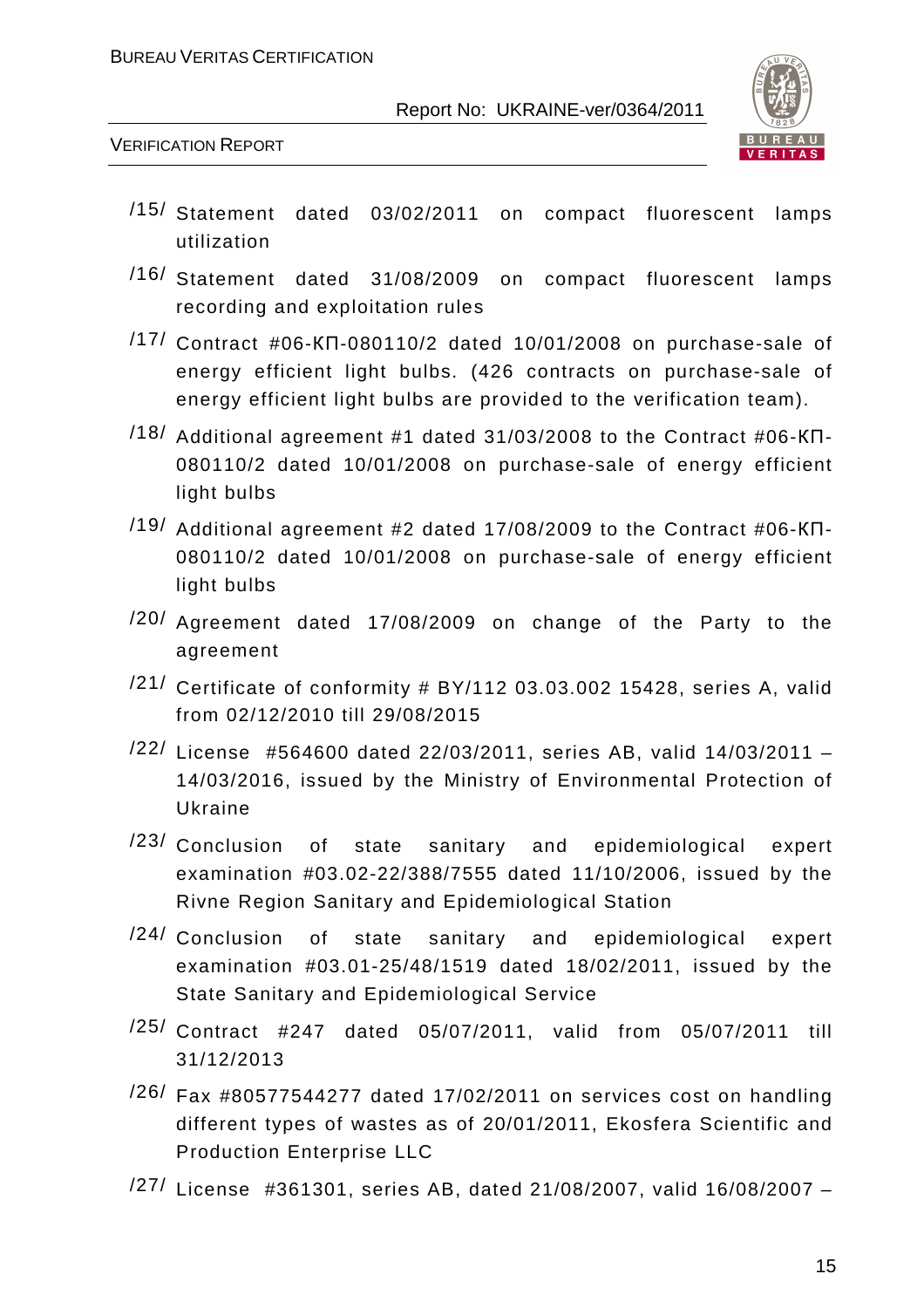

VERIFICATION REPORT

16/08/2012, issued by the Ministry of Environmental Protection of Ukraine

- $/28/$  License #487720, series AB, dated 22/12/2009, valid 23/12/2009 -23/12/2014, issued by the Ministry of Environmental Protection of Ukraine
- /29/ Contract #02/0203-11 dated 02/03/2011, valid from 05/07/2011 till 31/12/2014
- /30/ Installed equipment registry
- /31/ Photo Mercury tablet
- /32/ Photo Cabinet for energy efficient lamps
- /33/ Photo Installation of energy efficient lamps at Marzan State Enterprise  $(CO<sub>2</sub>$  JI Primlight, Not for resale 000000066)
- /34/ Certificate on state metrology attestation #11-00/206 dated 08.07.2011 (lighting logger, #LL10070209), issued by the Scientific and Production Institute of Metrological Assurance of Electromagnetic Units
- /35/ Photo Lighting logger, #LL10070209

#### **Persons interviewed:**

List persons interviewed during the verification or persons that contributed with other information that are not included in the documents listed above.

- /1/ V. Vezhnin project manager
- $/2/$  O. Tymenko Lummax Trading Company sales director
- $/3/$  H.Tykhonov Gazotron-Lux OJSC commercial director
- /4/ V. Koptyn Gazotron-Lux OJSC technical director
- /5/ M. Kryvyi Gazotron-Lux OJSC general director
- /6/ M. Tudych Gazotron-Lux OJSC financial director
- /7/ S. Patyichuk Primlight OJSC deputy general director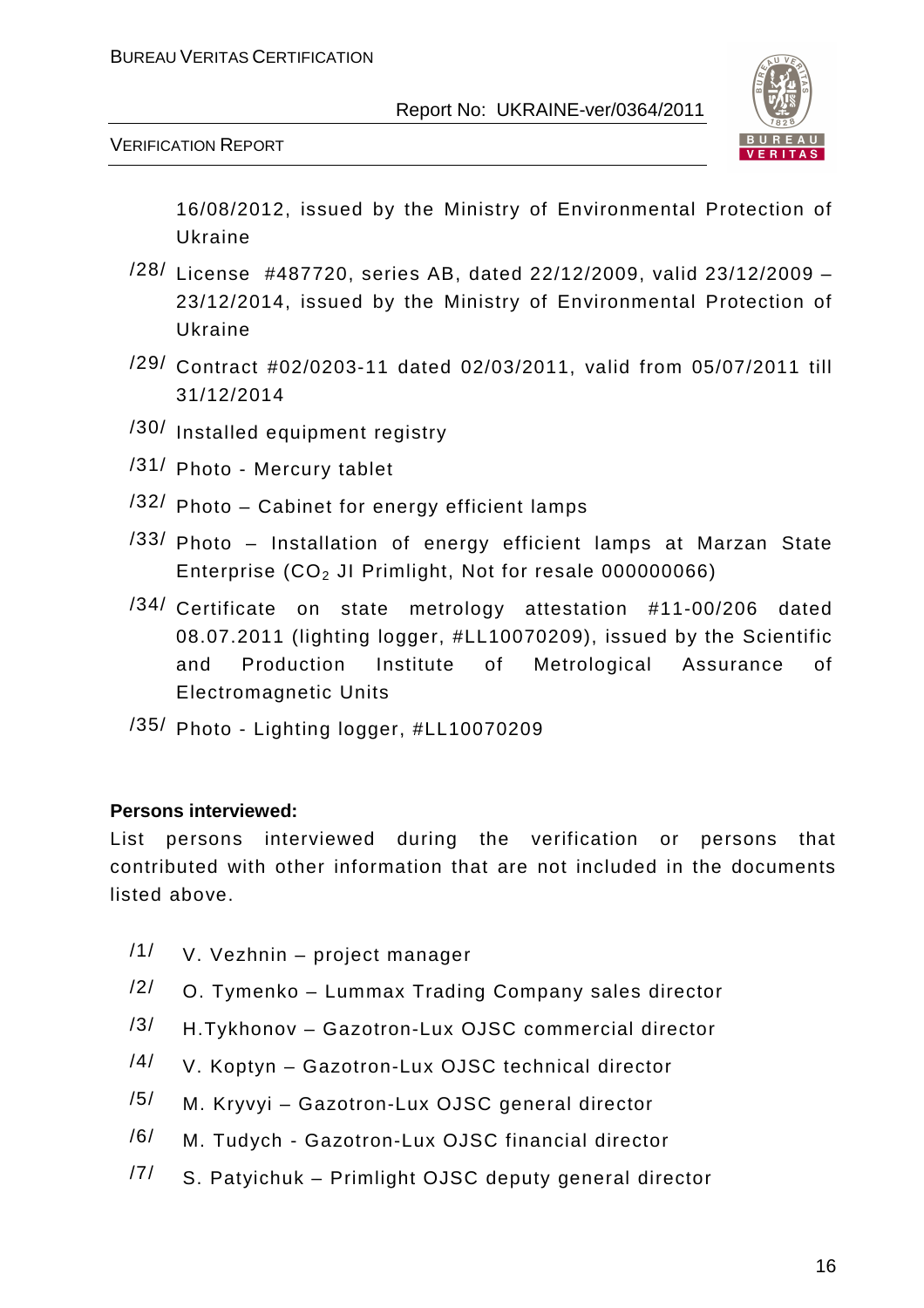

VERIFICATION REPORT

/8/ A. Alexandrov Primlight head analyst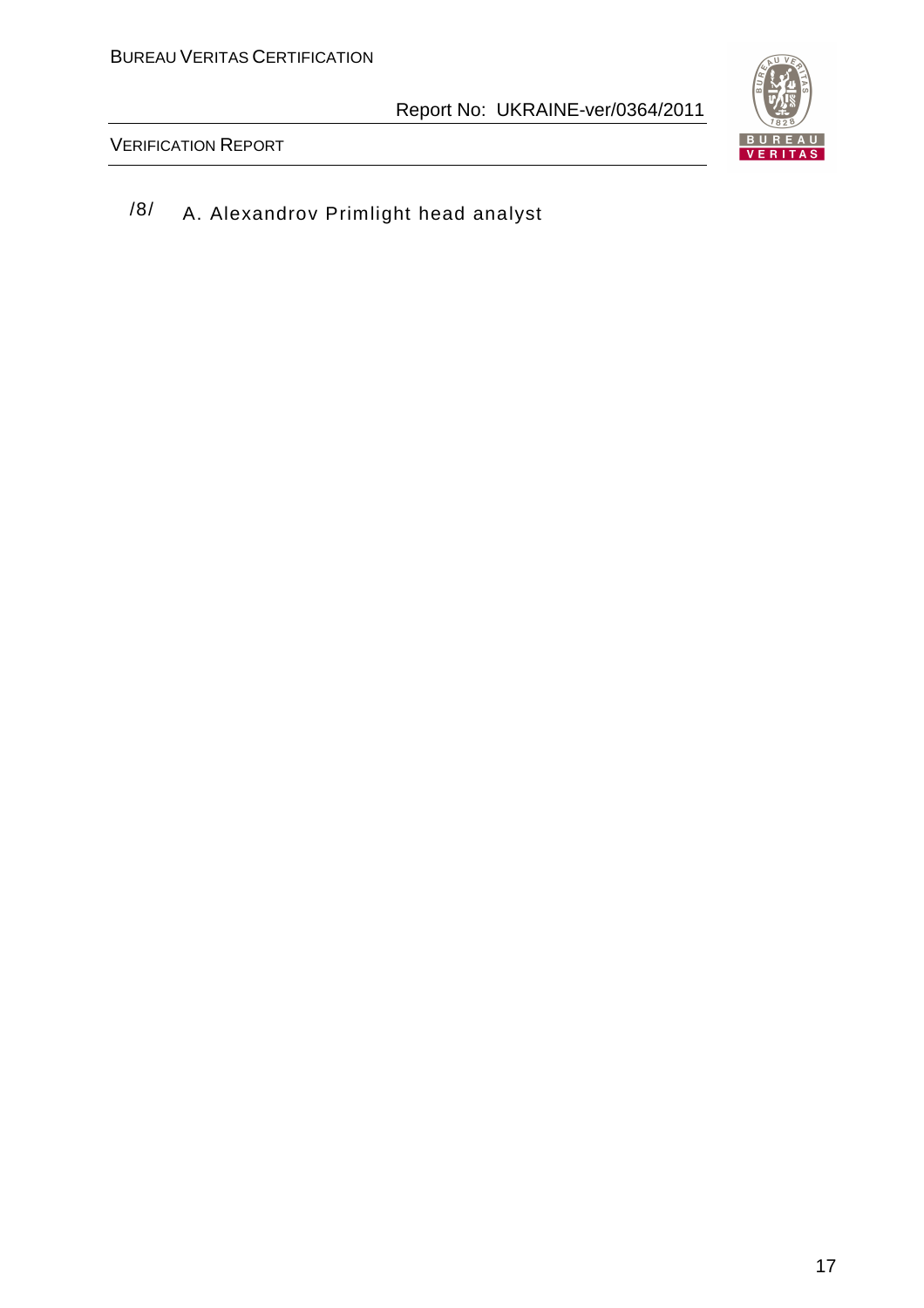

VERIFICATION REPORT

# APPENDIX A: VERIFICATION PROTOCOL

#### **CHECK LIST FOR VERIFICATION, ACCORDING TO THE JOINT IMPLEMENTATION DETERMINATION AND VERIFICATION MANUAL (VERSION 01**)

| <b>DVM</b><br>Paragr<br>aph | <b>Check Item</b>                                                                                                                                                                                                       | Initial finding                                                                                                                                                                                                             | <b>Draft</b><br>Conclusi<br>on | Final<br>Conclusi<br>on |
|-----------------------------|-------------------------------------------------------------------------------------------------------------------------------------------------------------------------------------------------------------------------|-----------------------------------------------------------------------------------------------------------------------------------------------------------------------------------------------------------------------------|--------------------------------|-------------------------|
|                             | <b>Project approvals by Parties involved</b>                                                                                                                                                                            |                                                                                                                                                                                                                             |                                |                         |
| 90                          | project approval when submitting   please provide them for verifiers.<br>the first verification report to the<br>secretariat for publication in<br>accordance with paragraph 38 of<br>the JI guidelines, at the latest? | Has the DFPs of at least one   CAR 01. The letters of approval (LoAs) for<br>Party involved, other than the this project is not provided to the<br>host Party, issued a written verification team. If the LoAs are present, | <b>CAR 01</b>                  | <b>OK</b>               |
| 91                          | all<br>the<br>Are<br>approvals by Parties involved involved are unconditional.<br>unconditional?                                                                                                                        | written project   All the written project approval by Parties                                                                                                                                                               | OK.                            | <b>OK</b>               |
|                             | <b>Project implementation</b>                                                                                                                                                                                           |                                                                                                                                                                                                                             |                                |                         |
| 92                          | the<br>Has<br>project<br>determination has been deemed<br>final and is so listed on the                                                                                                                                 | been The project has been implemented in<br>implemented in accordance with accordance with the PDD regarding which<br>the PDD regarding which the the determination has been deemed final.                                  | <b>OK</b>                      | OK.                     |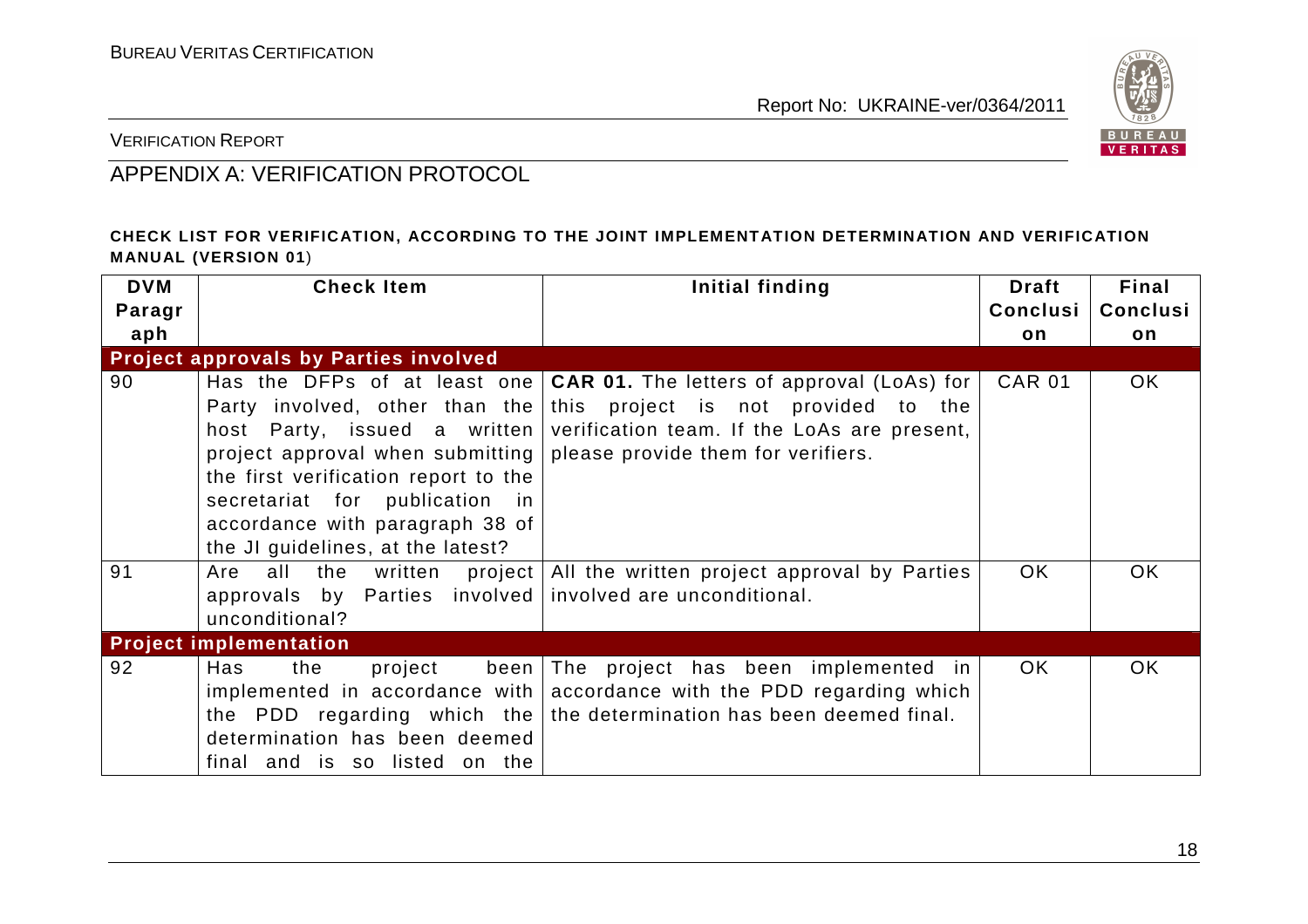

|    | <b>VERIFICATION REPORT</b>                                                                                                                                                     |                                                                                                                                                                        |               |           |
|----|--------------------------------------------------------------------------------------------------------------------------------------------------------------------------------|------------------------------------------------------------------------------------------------------------------------------------------------------------------------|---------------|-----------|
|    | <b>UNFCCC JI website?</b>                                                                                                                                                      |                                                                                                                                                                        |               |           |
| 93 | What is the status of operation of<br>the project during the monitoring<br>period?                                                                                             | <b>CAR 05.</b> Please, describe the status of the<br>project implementation in the section A of<br>the Monitoring Report.                                              | <b>CAR 05</b> | OK        |
|    |                                                                                                                                                                                | <b>CAR 02.</b> Please, indicate the monitoring<br>period in the front page of the monitoring<br>report.                                                                | <b>CAR 02</b> | <b>OK</b> |
|    |                                                                                                                                                                                | <b>CAR 06.</b> Please, while describing the<br>project activity throughout the whole<br>Monitoring Report, use present tense<br>instead of future tense.               | <b>CAR 06</b> | OK.       |
|    |                                                                                                                                                                                | <b>CAR 07.</b> Please, revise the date of<br>Monitoring Report completion (because it<br>can be 23/09/2011, but not 23/10/2011).                                       | <b>CAR 07</b> | OK.       |
|    | <b>Compliance with monitoring plan</b>                                                                                                                                         |                                                                                                                                                                        |               |           |
| 94 | monitoring occur in<br>the<br>Did.<br>accordance with the monitoring<br><b>PDD</b><br>included<br>in the<br>plan<br>which<br>regarding<br>the<br>determination has been deemed | The monitoring occurred not completely in<br>accordance with the monitoring<br>plan<br>included in the PDD regarding which the<br>determination has been deemed final. |               |           |
|    | final and is so listed on the<br><b>UNFCCC JI website?</b>                                                                                                                     | <b>CAR 04.</b> Please, consider the revision<br>occurred (stated in the Monitoring Report<br>as revision to the PDD) as revision to the                                | <b>CAR 04</b> | <b>OK</b> |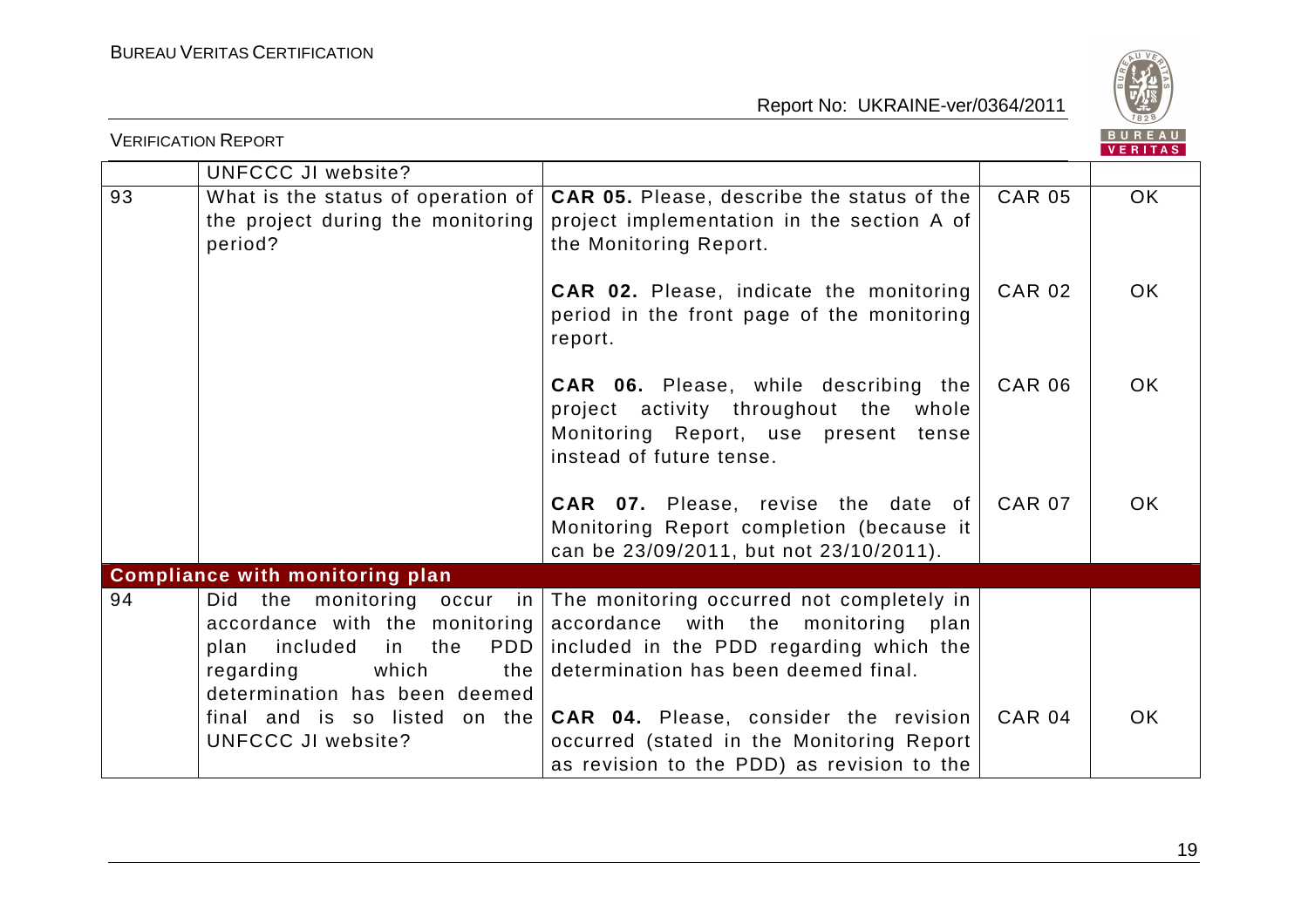

|       | <b>VERIFICATION REPORT</b>                                                                                                                                                                                                                                                                                                                                                      |                                                                                                                                                                                                                                                                                                                                                                                                                                  |                                | <b>BUREAU</b><br>VERITAS |
|-------|---------------------------------------------------------------------------------------------------------------------------------------------------------------------------------------------------------------------------------------------------------------------------------------------------------------------------------------------------------------------------------|----------------------------------------------------------------------------------------------------------------------------------------------------------------------------------------------------------------------------------------------------------------------------------------------------------------------------------------------------------------------------------------------------------------------------------|--------------------------------|--------------------------|
|       |                                                                                                                                                                                                                                                                                                                                                                                 | Monitoring plan and describe this in the<br>sections A.7 and B.1 of the Monitoring<br>Report.                                                                                                                                                                                                                                                                                                                                    |                                |                          |
| 95(a) | For calculating the emission<br>reductions or enhancements of<br>net removals, were key factors,<br>e.g. those listed in $23$ (b) (i)-(vii)<br>above, influencing the baseline<br>emissions or net removals and<br>the activity level of the project<br>and the emissions or removals as<br>well as risks associated with the<br>project taken into account, as<br>appropriate? | For calculating the emission reductions,<br>key factors (such as total number of CFLs<br>distributed, average operating hours, the<br>number of operational CFLs, wattage<br>difference between CFL corresponding<br>incandescent lamps, and carbon emission<br>factor), influencing the baseline emissions<br>and project emissions as well as risks<br>associated with the project were taken into<br>account, as appropriate. | <b>OK</b>                      | OK                       |
| 95(b) | data<br>used<br>Are<br>sources<br>for  <br>calculating emission reductions<br>or enhancements of net removals<br>clearly identified, reliable and<br>transparent?                                                                                                                                                                                                               | Data sources used for calculating emission<br>reductions are reliable.<br><b>CAR 03.</b> Please, provide Excel-file with<br>emission reductions calculations for this<br>monitoring period.<br><b>CAR 08.</b> Please, provide project database                                                                                                                                                                                   | <b>CAR 03</b><br><b>CAR 08</b> | OK.<br>OK.               |
|       |                                                                                                                                                                                                                                                                                                                                                                                 | to the verification team.                                                                                                                                                                                                                                                                                                                                                                                                        |                                |                          |
| 95(c) | Are emission factors, including<br>default emission factors, if used<br>calculating the emission<br>for                                                                                                                                                                                                                                                                         | Emission factors, used for calculating<br>emission reductions, selected by carefully<br>balancing accuracy and reasonableness,                                                                                                                                                                                                                                                                                                   | OK                             | <b>OK</b>                |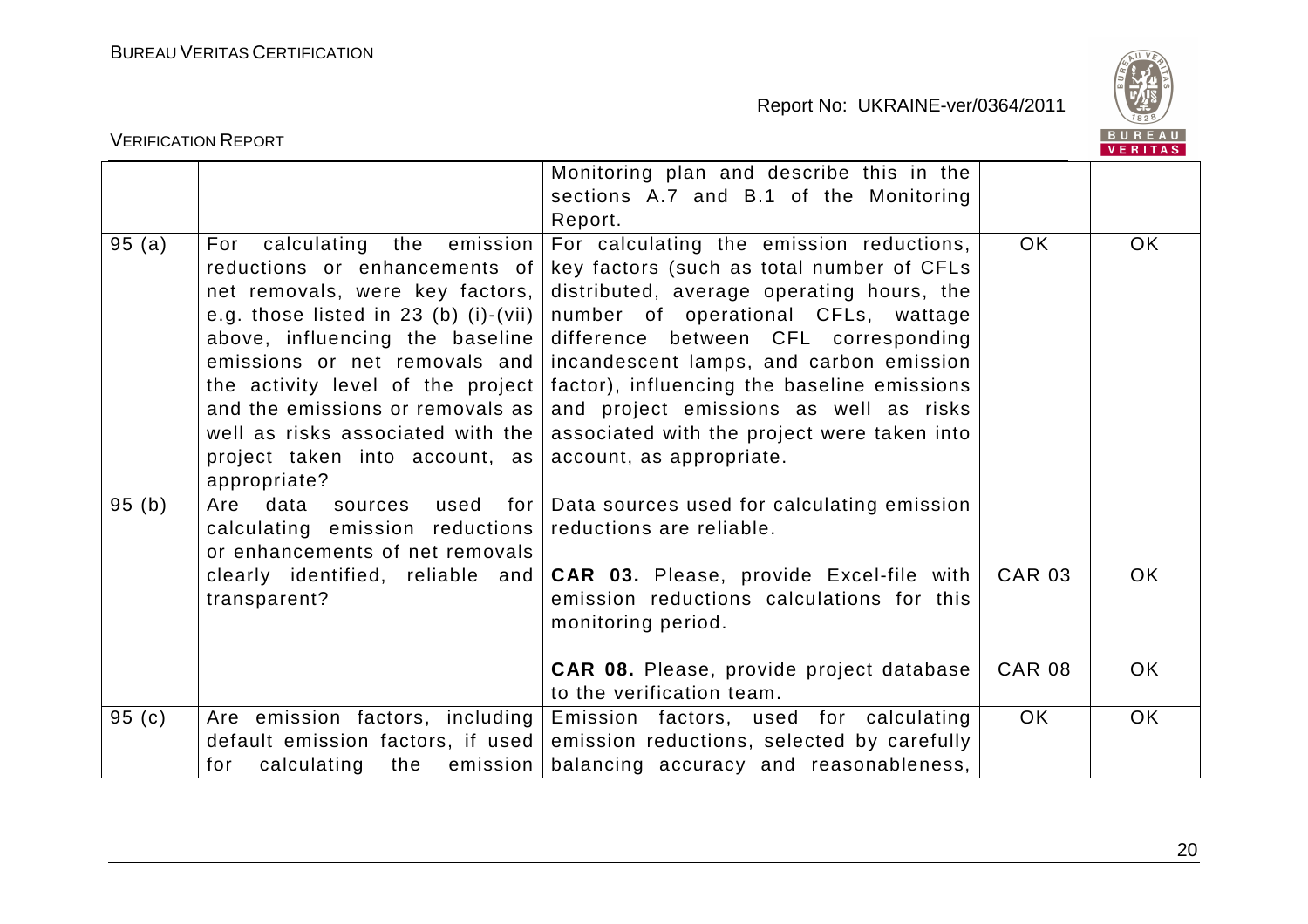

|       | <b>VERIFICATION REPORT</b>                                                                                                                                                                                                                                                                                                                      |                                                                                 |           | <b>BUREAU</b><br><b>VERITAS</b> |
|-------|-------------------------------------------------------------------------------------------------------------------------------------------------------------------------------------------------------------------------------------------------------------------------------------------------------------------------------------------------|---------------------------------------------------------------------------------|-----------|---------------------------------|
|       | reductions or enhancements of<br>removals,<br>selected<br>by<br>net<br>carefully balancing accuracy and<br>reasonableness,<br>and<br>appropriately justified of the<br>choice?                                                                                                                                                                  | and appropriately justified of the choice                                       |           |                                 |
| 95(d) | Is the calculation of emission<br>reductions or enhancements of<br>based<br>removals<br>net<br>$\Omega$<br>conservative assumptions<br>and<br>the most plausible scenarios in a<br>transparent manner?                                                                                                                                          | The calculation of emission reductions is<br>based on conservative assumptions. | <b>OK</b> | <b>OK</b>                       |
|       | Applicable to JI SSC projects only                                                                                                                                                                                                                                                                                                              |                                                                                 |           |                                 |
| 96    | Is the relevant threshold to be<br>classified as JI SSC project not<br>exceeded during the monitoring<br>period on an annual average<br>basis?<br>If the threshold is exceeded, is<br>the maximum emission reduction<br>level estimated in the PDD for<br>the JI SSC project or the bundle<br>the<br>period<br>for<br>monitoring<br>determined? | N/A                                                                             | N/A       | N/A                             |
|       | Applicable to bundled JI SSC projects only                                                                                                                                                                                                                                                                                                      |                                                                                 |           |                                 |
| 97(a) | Has the composition<br>of the                                                                                                                                                                                                                                                                                                                   | N/A                                                                             | N/A       | N/A                             |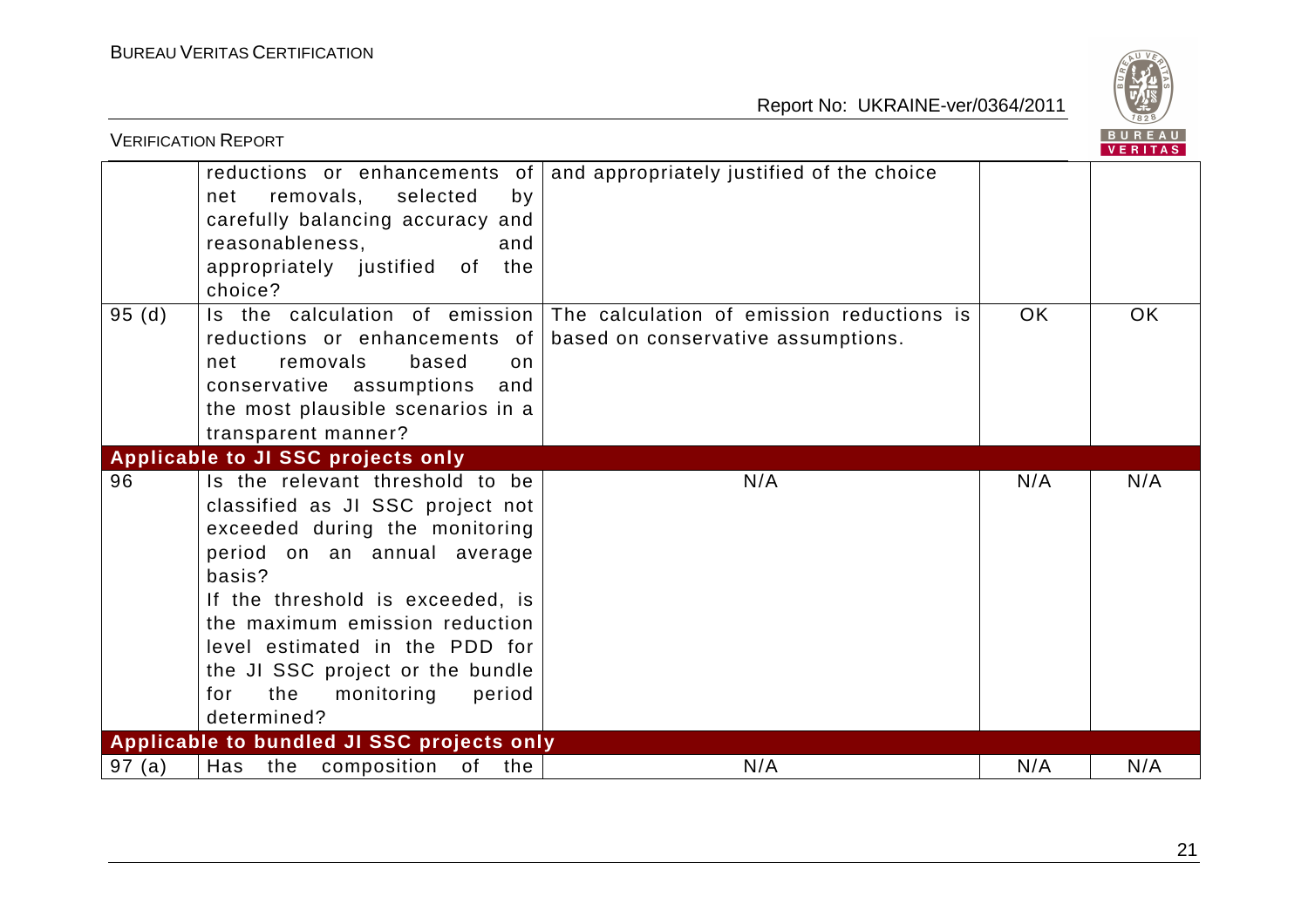

|       | <b>VERIFICATION REPORT</b>                                           |                                                         |           | B U R E A U<br>VERITAS |
|-------|----------------------------------------------------------------------|---------------------------------------------------------|-----------|------------------------|
|       | bundle not changed from that is                                      |                                                         |           |                        |
|       | stated in F-JI-SSCBUNDLE?                                            |                                                         |           |                        |
| 97(b) | f <br>the<br>determination<br>was                                    | N/A                                                     | N/A       | N/A                    |
|       | conducted on the basis of an                                         |                                                         |           |                        |
|       | overall monitoring plan, have the                                    |                                                         |           |                        |
|       | project participants submitted a                                     |                                                         |           |                        |
|       | common monitoring report?                                            |                                                         |           |                        |
| 98    | If the monitoring is based on a                                      | N/A                                                     | N/A       | N/A                    |
|       | monitoring plan that provides for                                    |                                                         |           |                        |
|       | overlapping monitoring periods,                                      |                                                         |           |                        |
|       | are the monitoring periods per                                       |                                                         |           |                        |
|       | component of the project clearly                                     |                                                         |           |                        |
|       | specified<br>in the<br>monitoring                                    |                                                         |           |                        |
|       | report?                                                              |                                                         |           |                        |
|       | Do the monitoring periods not                                        |                                                         |           |                        |
|       | overlap with those for which                                         |                                                         |           |                        |
|       | verifications<br>were<br>already                                     |                                                         |           |                        |
|       | deemed final in the past?                                            |                                                         |           |                        |
|       | Revision of monitoring plan                                          |                                                         |           |                        |
|       | Applicable only if monitoring plan is revised by project participant |                                                         |           |                        |
| 99(a) | Did<br>the<br>project                                                | participants The project participants<br>provided<br>an |           |                        |
|       | provide<br>an                                                        | appropriate appropriate justification for the proposed  |           |                        |
|       | justification for the proposed                                       | revision.                                               |           |                        |
|       | revision?                                                            |                                                         | See CAR   | <b>OK</b>              |
|       |                                                                      | See CAR 04 of this table.                               | 04        |                        |
| 99(b) | Does<br>the<br>revision<br>proposed                                  | The<br>revision<br>proposed<br>improve                  | <b>OK</b> | <b>OK</b>              |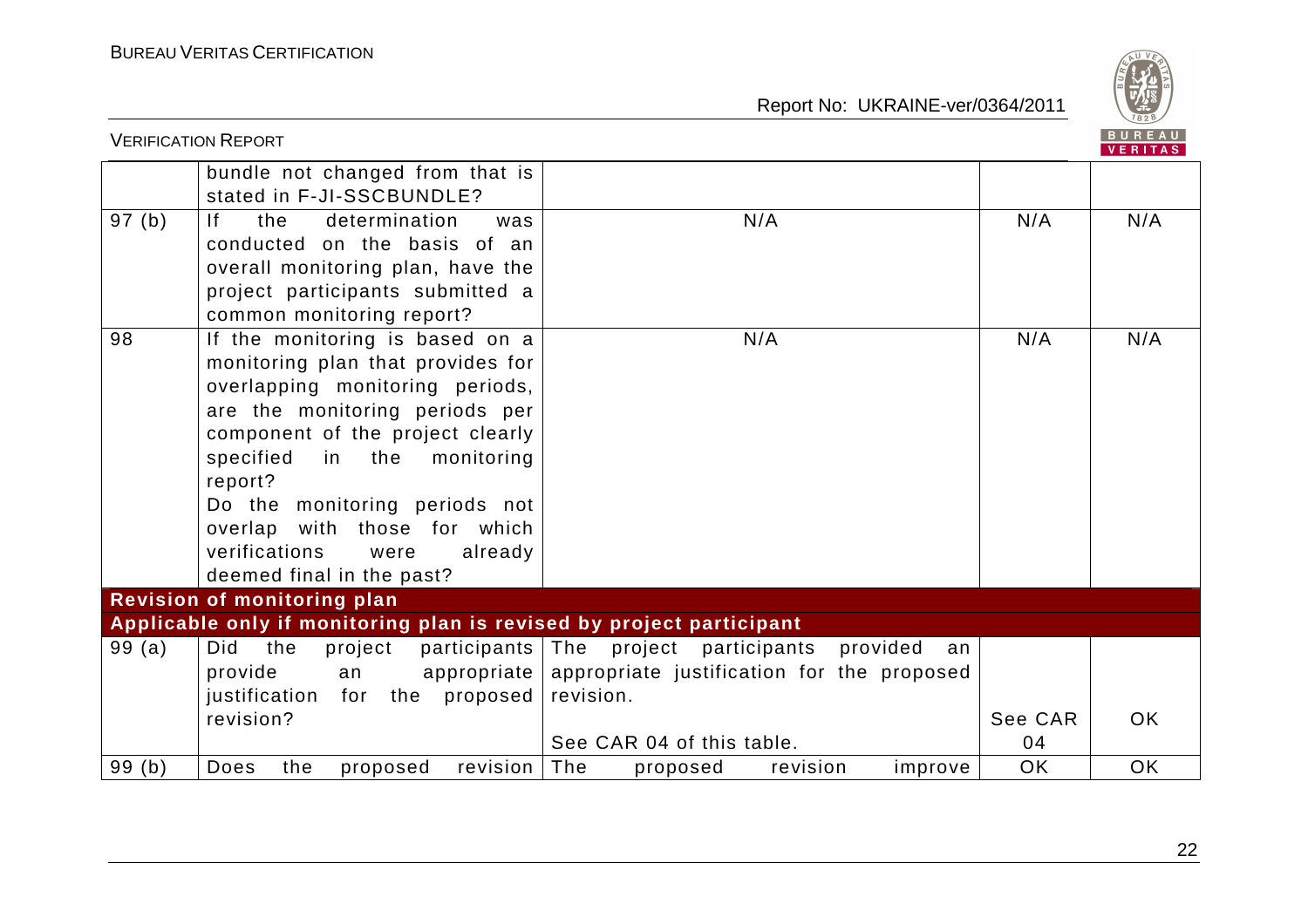

| <b>VERIFICATION REPORT</b>                                                                                                                                                                                                                                          |                                                                                                                                                                                                                                                                    |               | <b>BUREAU</b><br><b>VERITAS</b> |
|---------------------------------------------------------------------------------------------------------------------------------------------------------------------------------------------------------------------------------------------------------------------|--------------------------------------------------------------------------------------------------------------------------------------------------------------------------------------------------------------------------------------------------------------------|---------------|---------------------------------|
| $accuracy$ and/or<br>improve the<br>applicability<br>of<br>information<br>collected<br>compared<br>to<br>the<br>original monitoring plan without<br>changing conformity with the<br>relevant rules and regulations for<br>the establishment of monitoring<br>plans? | transparency and accuracy of information<br>collected<br>compared<br>to the<br>original<br>plan<br>without<br>monitoring<br>changing<br>conformity with the relevant rules and<br>regulations for the establishment of<br>monitoring plans.                        |               |                                 |
| Data management                                                                                                                                                                                                                                                     |                                                                                                                                                                                                                                                                    |               |                                 |
| Is the implementation of data<br>101 $(a)$<br>collection<br>procedures<br>in<br>accordance with the monitoring<br>plan, including the quality control<br>quality<br>and<br>assurance<br>procedures?                                                                 | The implementation of data collection<br>procedures is in accordance with the<br>determined monitoring plan, including the<br>quality control and quality assurance<br>procedures.                                                                                 | OK            | OK                              |
| 101(b)<br>Is the function of the monitoring<br>equipment,<br>including<br>its<br>calibration status, is in order?                                                                                                                                                   | The function of the monitoring equipment,<br>including its calibration status, is in order.                                                                                                                                                                        | <b>OK</b>     | OK                              |
| 101(c)<br>Are the evidence and records<br>for<br>the<br>monitoring<br>used<br>traceable<br>maintained<br>in a<br>manner?                                                                                                                                            | FAR 01. The data to be monitored and<br>required for determination are to be kept<br>for two years after the last transfer of<br>emission reductions units for the project.<br>The order concerning the procedure for<br>keeping monitoring data should be issued. | <b>FAR 01</b> | Pending                         |
| collection<br>and<br>101(d)<br>$\mathsf{ls}$<br>the<br>data<br>system<br>for<br>the  <br>management                                                                                                                                                                 | FAR 02. The order concerning indication<br>of the names of the personnel involved in                                                                                                                                                                               | <b>FAR 02</b> | Pending                         |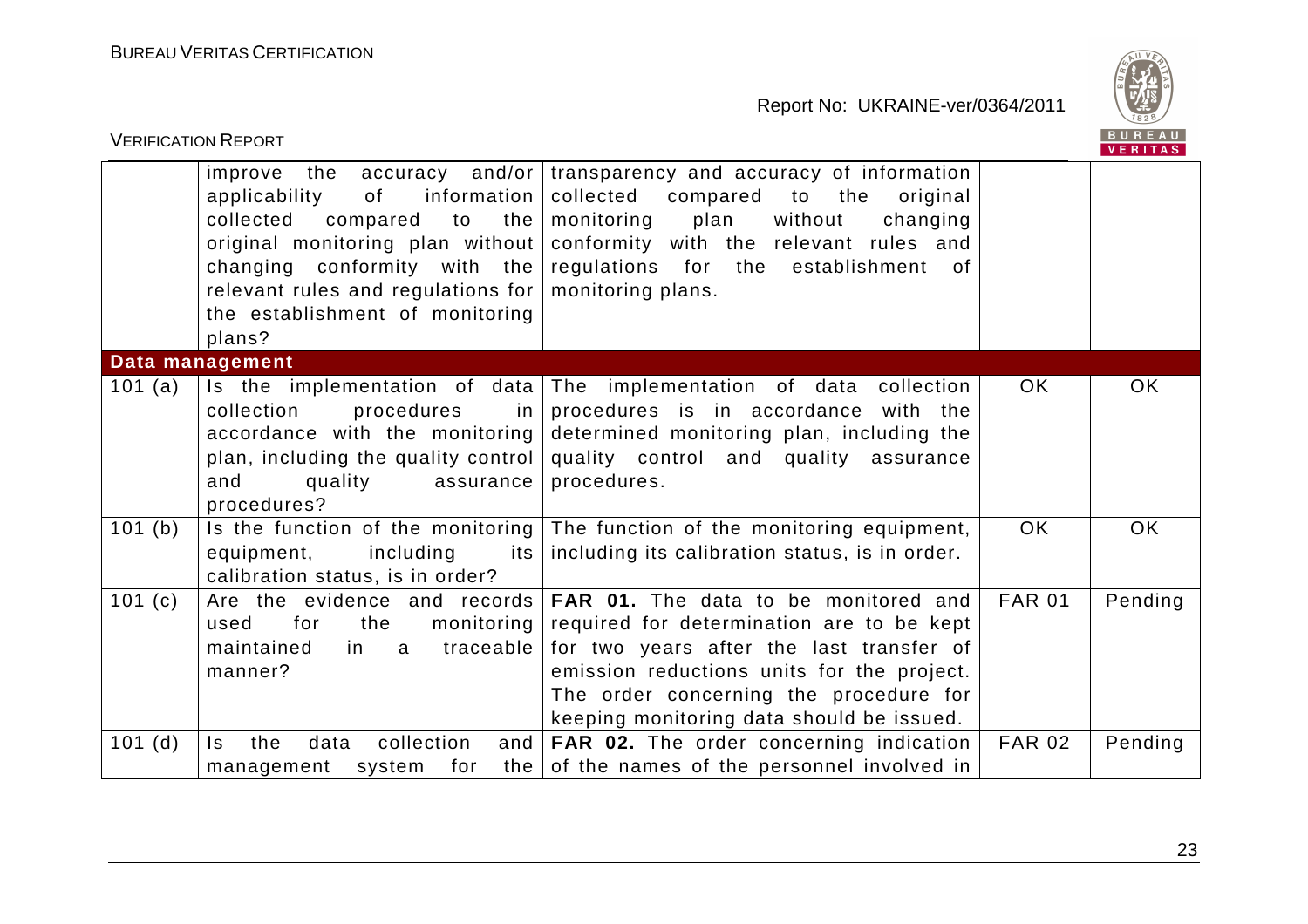

|     | <b>VERIFICATION REPORT</b>                                                                                                                                                                                                                                                  |                                                                                    |     |     |  |
|-----|-----------------------------------------------------------------------------------------------------------------------------------------------------------------------------------------------------------------------------------------------------------------------------|------------------------------------------------------------------------------------|-----|-----|--|
|     | project in accordance with the<br>monitoring plan?                                                                                                                                                                                                                          | the monitoring should be issued.                                                   |     |     |  |
|     |                                                                                                                                                                                                                                                                             | Verification regarding programs of activities (additional elements for assessment) |     |     |  |
| 102 | Is any JPA that has not been<br>added to the JI PoA not verified?                                                                                                                                                                                                           | N/A                                                                                | N/A | N/A |  |
| 103 | Is the verification based on the<br>monitoring reports of all JPAs to<br>be verified?                                                                                                                                                                                       | N/A                                                                                | N/A | N/A |  |
| 103 | Does the verification ensure the<br>accuracy and conservativeness<br>of the emission reductions or<br>enhancements<br>of the contract of the contract of the contract of the contract of the contract of the contract of the contract<br>removals<br>generated by each JPA? | N/A                                                                                | N/A | N/A |  |
| 104 | Does the monitoring period not<br>overlap with previous monitoring<br>periods?                                                                                                                                                                                              | N/A                                                                                | N/A | N/A |  |
| 105 | If the AIE<br>learns<br>0f<br>an<br>erroneously included JPA, has<br>the AIE informed the JISC of its<br>findings in writing?                                                                                                                                               | N/A                                                                                | N/A | N/A |  |
|     | Applicable to sample-based approach only                                                                                                                                                                                                                                    |                                                                                    |     |     |  |
| 106 | Does the sampling plan prepared<br>by the AIE:<br>(a) Describe its sample selection,<br>taking into<br>account that:                                                                                                                                                        | N/A                                                                                | N/A | N/A |  |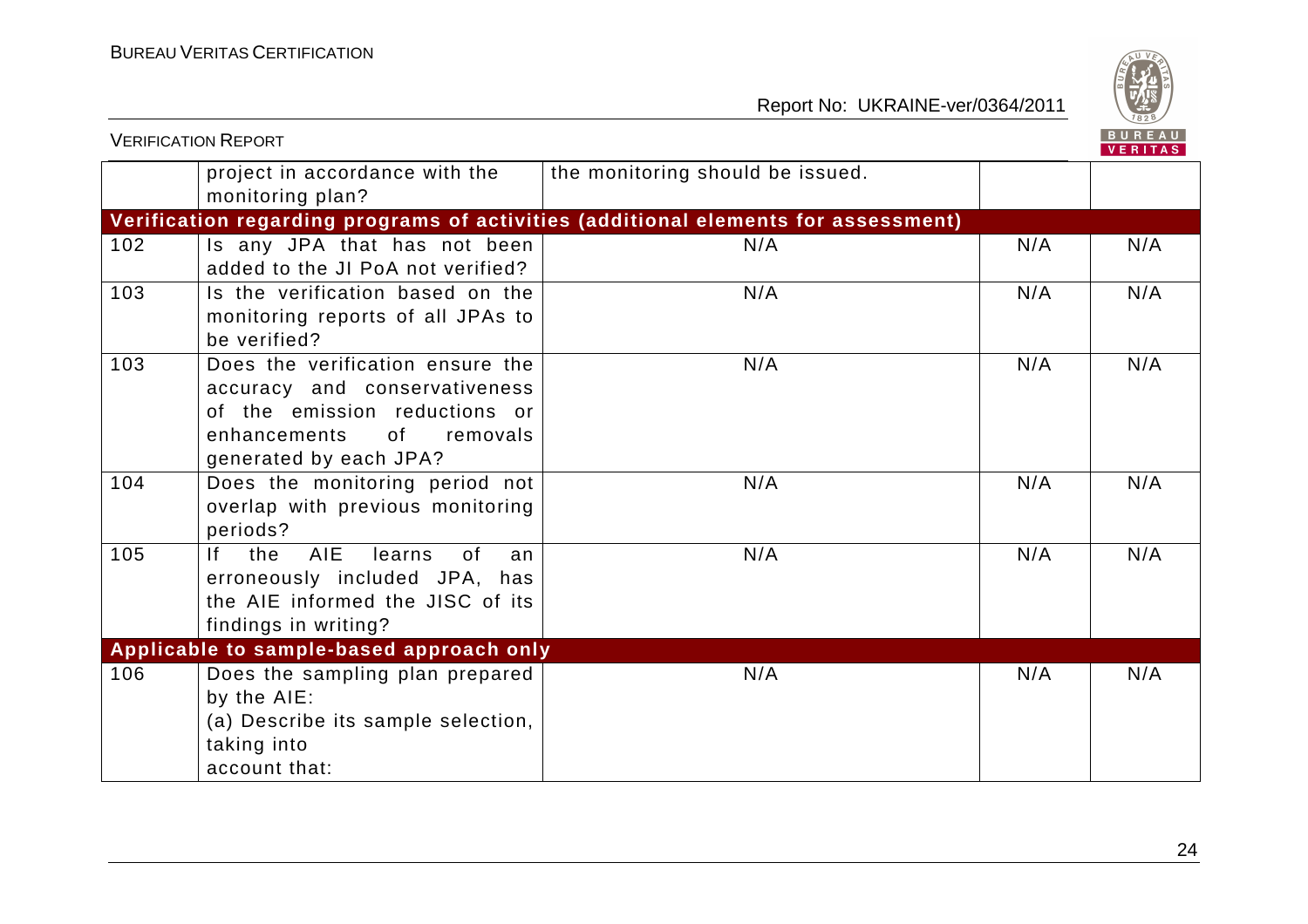

| <b>VERIFICATION REPORT</b>                                                                                                                                                                                                                                                                                                                                                                                                                                                                                                                                                                                                                                                                                           |  | <b>BUREAU</b><br><b>VERITAS</b> |
|----------------------------------------------------------------------------------------------------------------------------------------------------------------------------------------------------------------------------------------------------------------------------------------------------------------------------------------------------------------------------------------------------------------------------------------------------------------------------------------------------------------------------------------------------------------------------------------------------------------------------------------------------------------------------------------------------------------------|--|---------------------------------|
| (i) For each verification that<br>uses a sample-based approach,<br>the sample selection shall be<br>sufficiently representative of the<br>JPAs in the JI PoA such<br><b>JPAs</b><br>extrapolation to<br>all<br>identified for that verification is<br>reasonable, taking into account<br>differences<br>the<br>among<br>characteristics of JPAs, such<br>as:<br>- The types of JPAs;<br>The complexity<br>of the<br>applicable technologies and/or<br>measures used;<br>- The geographical location of<br>each JPA;<br>- The amounts of expected<br>emission reductions of the<br>JPAs being verified;<br>- The number of JPAs for<br>which emission reductions are<br>being verified;<br>- The length of monitoring |  |                                 |
| periods of the JPAs being<br>verified; and                                                                                                                                                                                                                                                                                                                                                                                                                                                                                                                                                                                                                                                                           |  |                                 |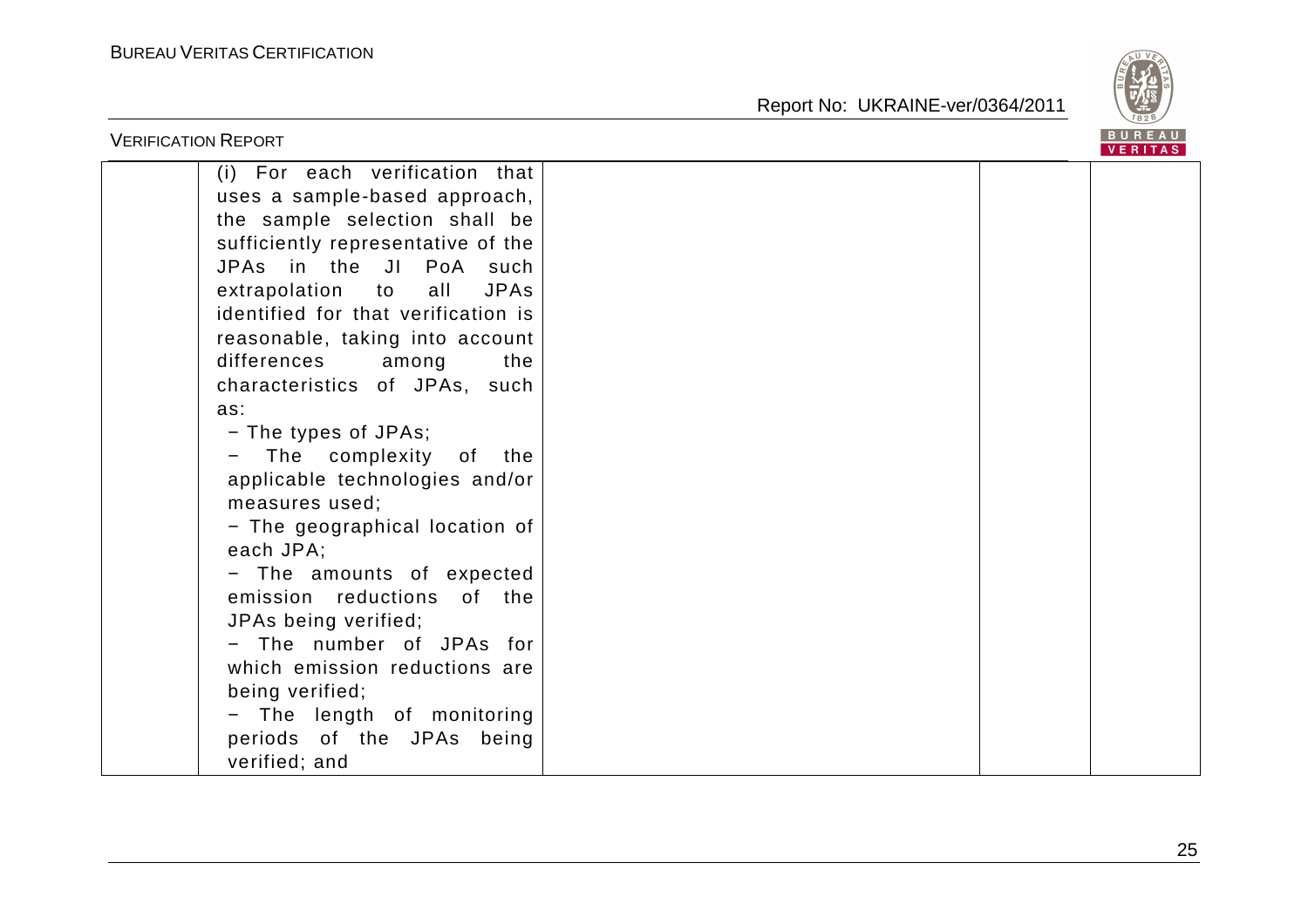

|     | <b>VERIFICATION REPORT</b>                                                                                                                                                                                                                                                                                                                                                                                                                 |            | BUREAU<br><b>VERITAS</b> |
|-----|--------------------------------------------------------------------------------------------------------------------------------------------------------------------------------------------------------------------------------------------------------------------------------------------------------------------------------------------------------------------------------------------------------------------------------------------|------------|--------------------------|
|     | - The samples selected for<br>prior verifications, if any?                                                                                                                                                                                                                                                                                                                                                                                 |            |                          |
| 107 | Is the sampling plan ready for<br>publication through<br>the<br>secretariat along<br>with<br>the<br>verification report and supporting<br>documentation?                                                                                                                                                                                                                                                                                   | N/A<br>N/A | N/A                      |
| 108 | the<br><b>AIE</b><br>made<br>site<br>Has<br>inspections of at least the square<br>root of the number of total JPAs,<br>rounded to the upper whole<br>number? If the AIE makes no site<br>inspections<br>fewer<br>$\overline{\mathsf{or}}$<br>site<br>inspections than the square root<br>of the number of total JPAs,<br>rounded to the upper whole<br>number, then does the AIE<br>provide a reasonable explanation<br>and justification? | N/A<br>N/A | N/A                      |
| 109 | Is the sampling plan available for<br>submission to the secretariat for<br>the JISC.s ex ante assessment?<br>(Optional)                                                                                                                                                                                                                                                                                                                    | N/A<br>N/A | N/A                      |
| 110 | If the AIE learns of a fraudulently<br>included JPA, a fraudulently<br>monitored JPA or an inflated                                                                                                                                                                                                                                                                                                                                        | N/A<br>N/A | N/A                      |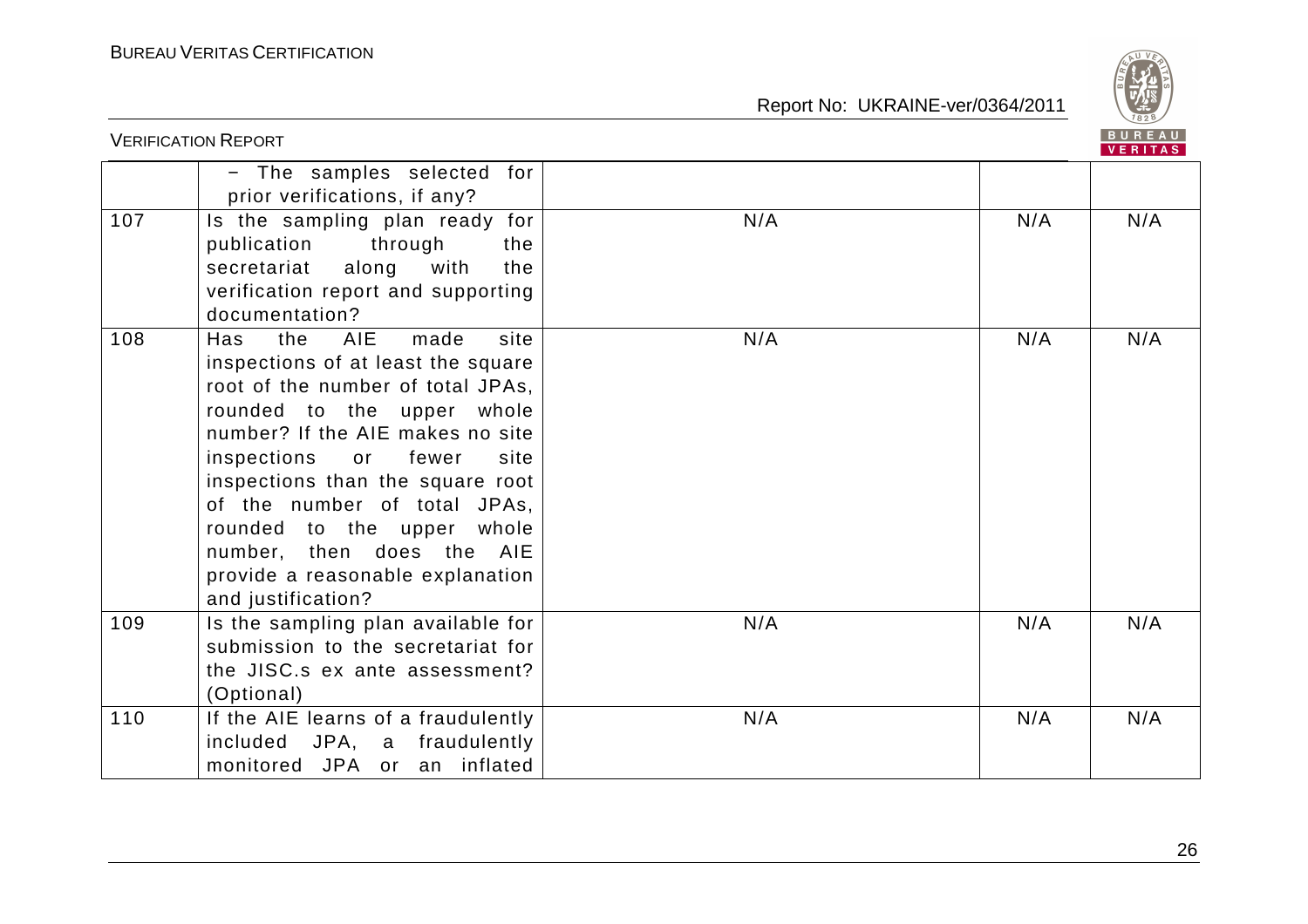

| <b>VERIFICATION REPORT</b>                                                                                         |  | B U K E A U<br><b>VERITAS</b> |  |
|--------------------------------------------------------------------------------------------------------------------|--|-------------------------------|--|
| number of emission reductions<br>claimed in a JI PoA, has the AIE<br>informed the JISC of the fraud in<br>writing? |  |                               |  |

# **Table 2 Resolution of Corrective Action and Clarification Requests**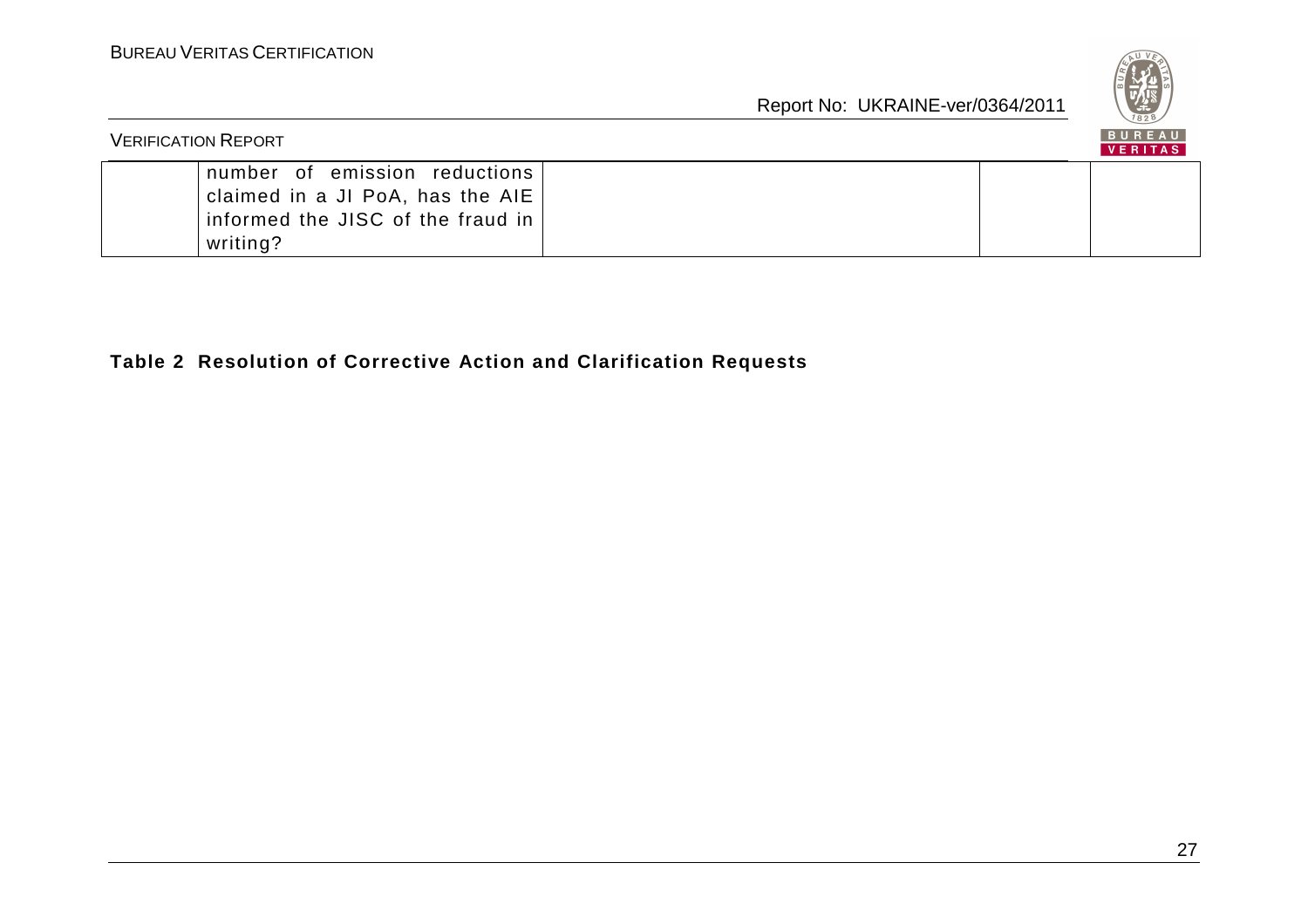

| <b>VERIFICATION REPORT</b>                                                                                                                                                                                                               |                                                           |                                                                                              | BUREAU<br>VERITAS                                                                                  |
|------------------------------------------------------------------------------------------------------------------------------------------------------------------------------------------------------------------------------------------|-----------------------------------------------------------|----------------------------------------------------------------------------------------------|----------------------------------------------------------------------------------------------------|
| <b>Draft</b><br>clarifications<br>report<br>and $\vert$<br>corrective<br>action<br>requests<br>by<br>validation team                                                                                                                     | Ref. to<br>checkl<br>ist<br>questi<br>in<br>on<br>table 1 | Summary<br>project  <br>of<br>participant response                                           | Verification<br>team<br>conclusion                                                                 |
| CAR 01.<br>The letters of approval<br>(LoAs) for this project is not provided<br>to the verification team. If the LoAs<br>are present, please provide them for<br>verifiers.                                                             | 90                                                        | letters of approval have<br>The<br>been sent to the verification<br>team.                    | <b>OK</b>                                                                                          |
| 02.<br><b>CAR</b><br>Please,<br>indicate<br>the<br>monitoring period in the front page of<br>the monitoring report.                                                                                                                      | 93                                                        | The correction of the front page<br>has been made.                                           | Due<br>the<br>to<br>corrections<br>made the issue is closed.                                       |
| CAR 03. Please, provide Excel-file<br>with emission reductions calculations<br>for this monitoring period.                                                                                                                               | 95(b)                                                     | All calculations associated with  <br>the current monitoring report<br>have been provided.   | The issue is closed based<br>the<br>information<br>on<br>provided.                                 |
| <b>CAR 04.</b> Please, consider the revision<br>occurred (stated in the Monitoring<br>Report as revision to the PDD) as<br>revision to the Monitoring plan and<br>describe this in the sections A.7 and<br>B.1 of the Monitoring Report. | 94                                                        | Corresponding corrections have  <br>been made on pages 3, 7 and 8<br>(sections A.7 and B.1). | Based on the modification<br>made in the<br>Monitoring<br>Report,<br>the<br>issue<br>is<br>closed. |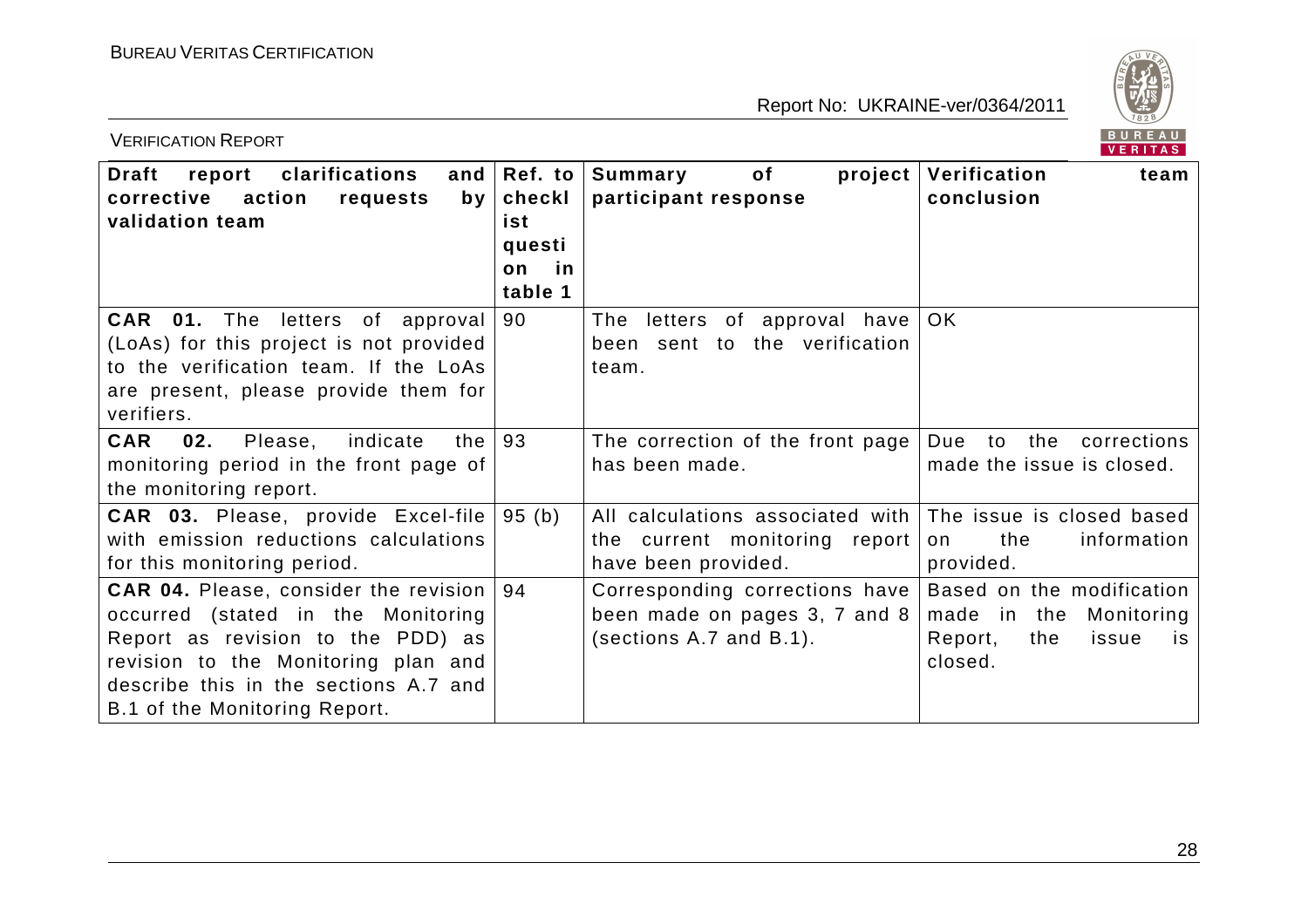

| <b>VERIFICATION REPORT</b>                                                                                                                                                                                                                                                   |        |                                                                    | BUREAU<br>VERITAS                                                                                         |
|------------------------------------------------------------------------------------------------------------------------------------------------------------------------------------------------------------------------------------------------------------------------------|--------|--------------------------------------------------------------------|-----------------------------------------------------------------------------------------------------------|
| <b>CAR 05.</b> Please, describe the status<br>of the project implementation in the<br>section A of the Monitoring Report.                                                                                                                                                    | 93     | Relevant corrections have been<br>made on page 6.                  | Based on the information<br>Monitoring<br>added to the<br>Report,<br>the<br>issue<br><b>is</b><br>closed. |
| <b>CAR 06.</b> Please, while describing the<br>project activity throughout the whole<br>Monitoring Report, use present tense<br>instead of future tense.                                                                                                                     | 93     | The tense has been changed<br>throughout the entire report.        | Due to the amendments<br>made, CAR 06 is closed.                                                          |
| <b>CAR 07.</b> Please, revise the date of<br>Report<br>Monitoring<br>completion<br>(because it can be 23/09/2011, but not<br>23/10/2011).                                                                                                                                    | 93     | The date has been changed                                          | The issue is closed.                                                                                      |
| <b>CAR 08.</b> Please, provide project<br>database to the verification team.                                                                                                                                                                                                 | 95 (b) | The<br>database<br>has<br>been<br>provided.                        | OK.                                                                                                       |
| <b>FAR 01.</b> The data to be monitored and<br>required for determination are to be<br>kept for two years after the last<br>transfer of emission reductions units<br>for the project. The order concerning<br>the procedure for keeping monitoring<br>data should be issued. | 101(c) | checked<br>The<br>will<br>be<br>issue<br>during next verification. | Pending                                                                                                   |